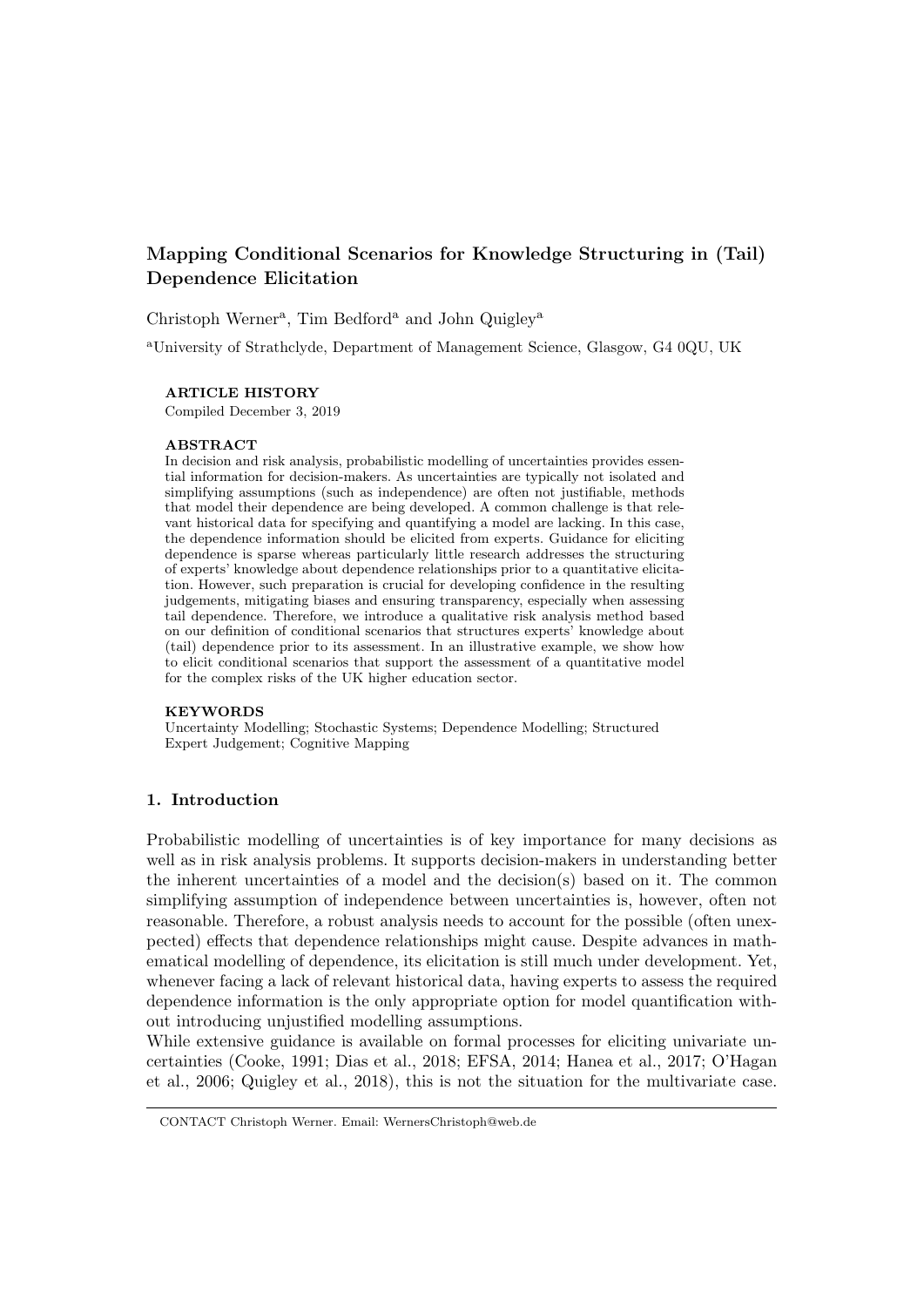Overviews on eliciting dependence for probabilistic modelling are given in Werner et al. (2017) and Werner et al. (2018a).

One of the most neglected parts of research in formal elicitation processes for multivariate uncertainty is that of structuring experts' knowledge about a joint distribution prior to its quantitative assessment. Nevertheless, this is essential for ensuring confidence in the elicitation, supporting transparency and reproducibility of the expert judgement study as well as mitigating experts' potential cognitive fallacies.

The few methods which specifically structure knowledge about joint distributions, are part of hybrid approaches to dependence modelling that specify qualitative relationships first (usually graphically), before assessing them probabilistically. These approaches comprise Knowledge Maps (Howard, 1989), Event and Fault Trees (Bedford and Cooke, 2001), Influence Diagrams (Howard and Matheson, 2005; Shachter, 1988) and Bayesian Belief Networks (Pearl, 1988). While these methods enjoy popularity in the decision and risk analysis literature due to their convenient graphical representation, they are not suitable in various modelling contexts which might be of interest. For example, they do not address potential tail dependencies as these models in themselves do not capture main characteristics of systems where extreme value distributions emerge, such as underlying vicious cycles (or reinforcing loops). Moreover, due to their hybrid nature, these models often require a large number of assessments for quantifying the underlying joint distribution.

In order to address knowledge structuring for joint distributions in a more flexible manner and also to separate the structuring process from the quantitative assessment, in particular for models which incorporate tail dependencies, we present a new structuring method in this paper which is based on conditional scenarios (as defined later). In doing so, we are in line with the arguments in favour of "sense-making" through qualitative scenarios when modelling uncertainty (French, 2015), whereas such a representation of a simplified part of reality has also been termed "small world" (Savage, 1954).

As far as we are aware this is the first method to specifically structure scenarios of (extreme) conditional distributions for use prior to experts' (tail) dependence assessments. There is a wide literature on scenarios and problem structuring, but for our purpose of supporting a dependence elicitation we build on findings and approaches from various research areas of decision and risk analysis. These include:

• Probabilistic Risk Analysis (PRA) (Bedford and Cooke, 2001): Fault and Event Tree Analysis (Ericson, 2015; Vesely et al., 1981), Root Cause Analysis (Wilson, 1993), Structured Expert Judgement (Bedford and Cooke, 2001), Multivariate Uncertainty Modelling (Bedford and Cooke, 2001), Bow-Tie Modelling (Ale et al., 2006)

together with research in Risk Perception (Renn, 1992)

- Problem Structuring (PSM or "soft OR") (Franco, 2006; Mingers and Rosenhead, 2004; Rosenhead, 2006): Cognitive Mapping (Ackermann and Eden, 2006) in particular as used for mapping systemic risks(Ackermann et al., 2014), Causal Loop Diagrams (Morecroft, 2010)
- Scenario Planning (SP) (Bradfield et al., 2005): Intuitive Logics (Van der Heijden, 2011)

A more detailed list is provided in Section 4.

The remainder of this paper is as follows. First (in Section 2), we define the variables of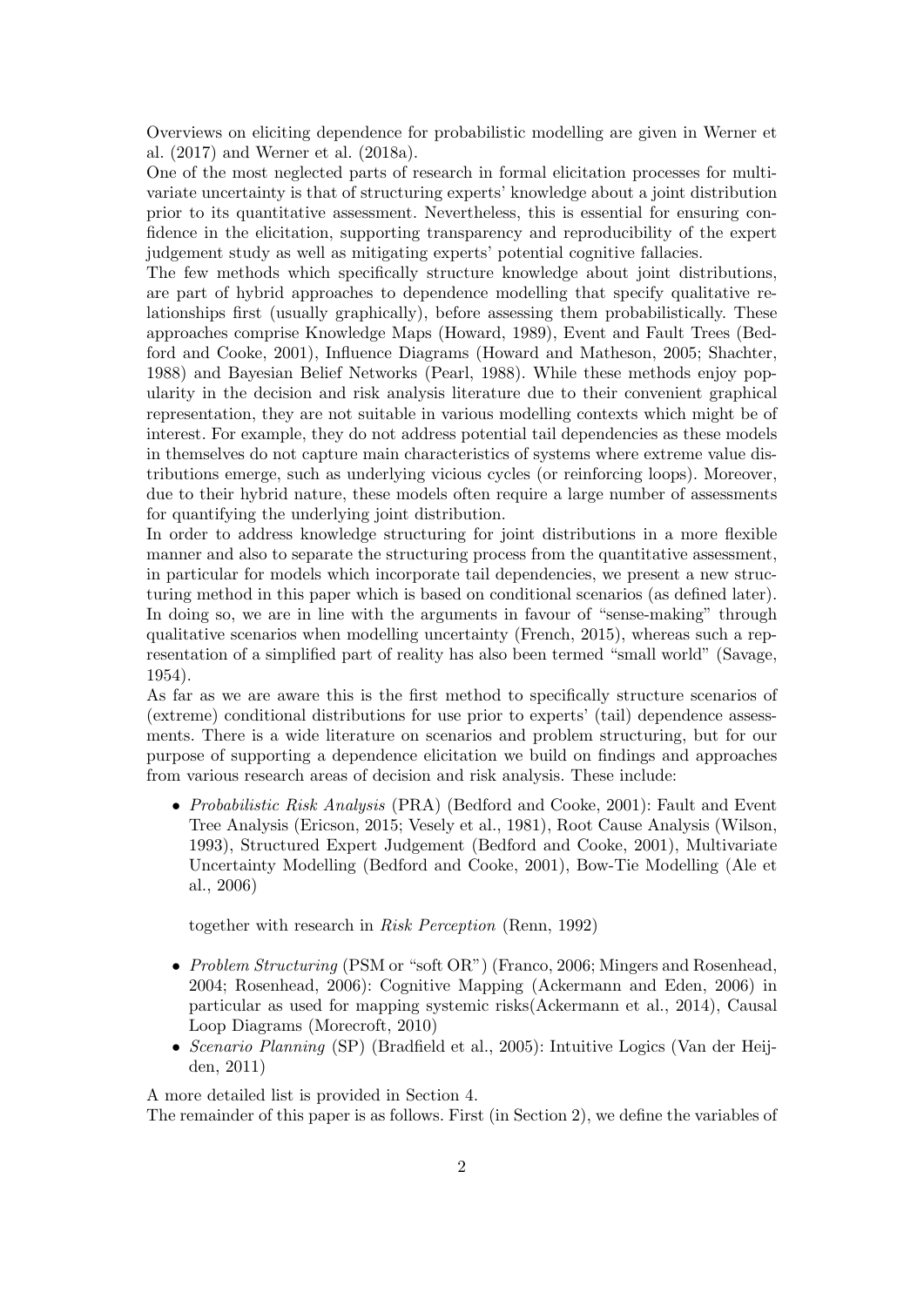interest for a quantitative dependence elicitation before we present a way to elicit them for a common model that can capture tail dependence. This shows the assessments that experts are required to make. In Section 3, we propose our definition of conditional scenarios and derive the main desiderata for a method that supports experts in structuring their knowledge on joint distributions through scenarios. Next (in Section 4), we discuss the applicability of existing problem structuring, scenario planning and qualitative risk analysis methods for our purpose and by that outline the features we require for our method. We introduce our method in Section 5. After that we then present an illustrative example in Section 6 which shows how the method was applied to structure and model tail dependencies in the UK higher education sector. Finally, we conclude the paper in Section 7 with a reflective discussion on the method's current shortcomings and potential future enhancements.

### 2. Quantitative elicitation of dependence

Before proposing a definition for conditional scenarios and presenting our method, in this section we briefly discuss the quantitative assessment part of an elicitation process. This illustrates the quantitative judgements experts are asked to make and for which the method proposed in this paper aims to support them.

### 2.1. Tail dependence models and variables of interest for elicitation

Typically, the variables of interest in dependence elicitation (i.e. the elicited quantities) serve as inputs to some multivariate model. The form in which the information is elicited, e.g. through a conditional probability or a correlation coefficient, is chosen by an analyst who manages the elicitation process. Together with the underlying scenarios (the experts' rationales) that determine a specific assessment, the value of an elicited quantity constitutes the knowledge (and type of information) we want to obtain from experts.

While Werner et al. (2017) discuss the prevalence of dependence in different modelling contexts in decision and risk analysis and its influence of how to model and assess it, a common mathematical representation of dependence is a collection of random variables describing measurable risk characteristics (McNeil et al., 2015), such as the number of lives lost, monetary losses and so forth. Formally (in the bivariate case), these random variables are denoted by X and Y,  $F_{X,Y} : \mathbb{R}^2 \to [0,1]$ . For dependence, we are interested in the distribution of the random vector described by the joint probability distribution  $F_{X,Y}(x,y) = P(X \leq x, Y \leq y)$ . Assuming probabilistic independence greatly simplifies the modelling process as we simply use the product of the marginal distributions to determine the multivariate distribution. However, whenever this assumption is not sensible, it follows that  $F_{X,Y}(x,y) \neq F_X(x)F_y(y)$ . In this case, we need a dependence model that approximates the unknown distribution by capturing the most important features of the dependence relationship. For instance in the later case-study application, we are concerned that the dependence structure in the central part of a model might not be representative of the structure in the tails. Therefore, we include tail dependence, i.e. the strength of association in the tails of the joint distribution, if applicable. Neglecting this aspect of a random variables can lead to distorted model output and hence poor decision making. For example, MacKenzie and Spears (2014) discuss common (false) modelling assumptions in financial mathematics and their impact by reflecting on the famous Wired article about "the formula that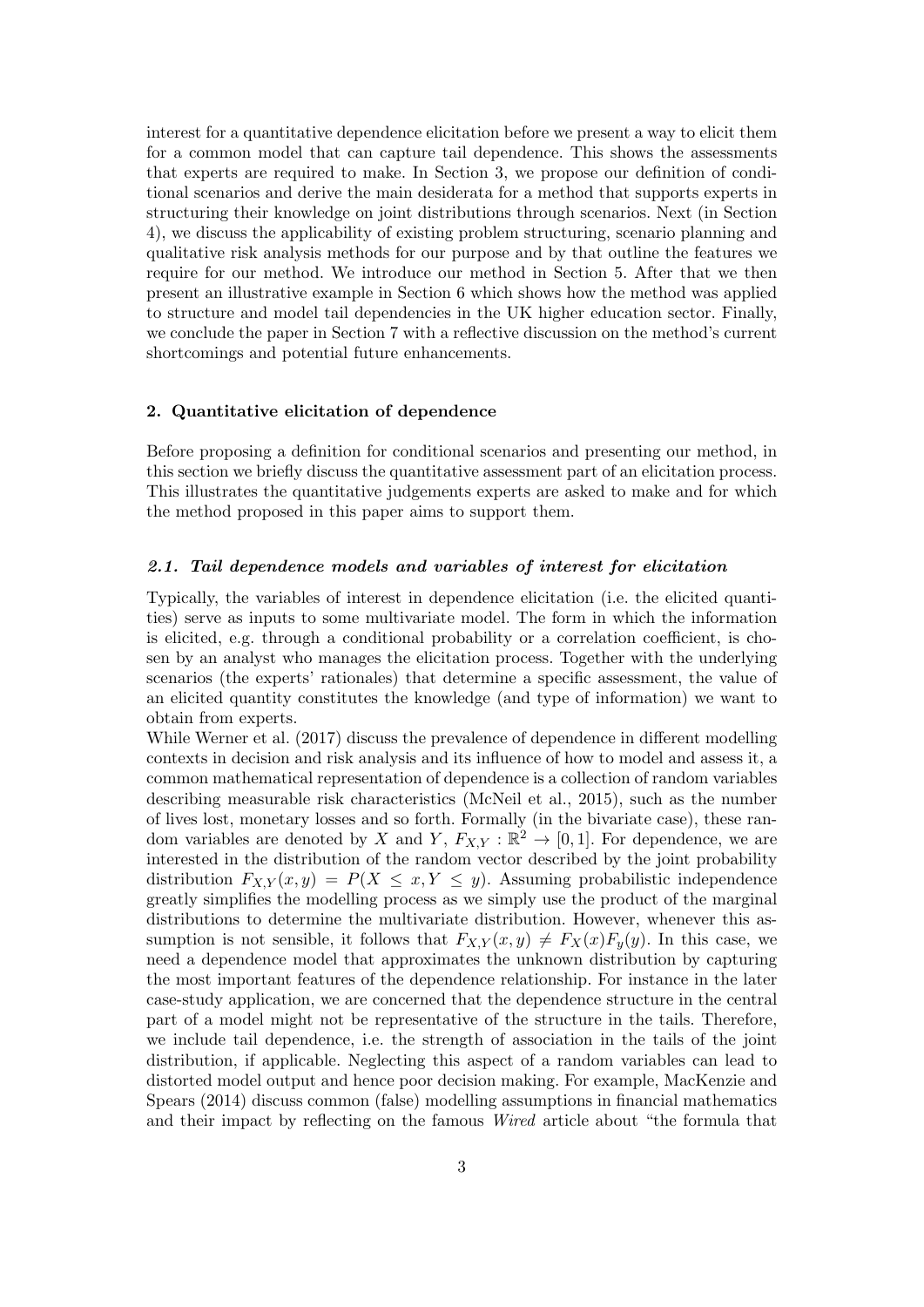killed Wall Street" (Salmon, 2009).

Tail dependence can be modelled with a copula. For an introduction and discussion on the topic, see Joe (2014). Recall, we can decompose any multivariate distribution function into its univariate margins and a copula. This can be reversed in order to construct new multivariate distribution functions with a given copula, so that a convenient modelling feature is the separate treatment of the marginal distributions and the dependence relationship. Various common parametric copulas can be grouped into classes. For instance, Elliptical copulas are radially symmetric, i.e. their upper and lower tail dependence is the same, whereas Archimedean copulas do not show this symmetry. This is an important modelling property as for the former, large losses always occur together with large gains which in many situations might not be a realistic dependence characteristic. For example, Crook and Moreira (2011) show how copulas can be used to appropriately model asymmetric dependence of joint high default rates in a credit card portfolio.

Formally, lower tail dependence (which is of interest in our illustrative case-study) for the distribution functions  $F_X$  and  $F_Y$  of random variables X and Y is defined as:

$$
\lambda_L(Y|X) = \lim_{u \to 0} P(Y \le F_Y^{-1}(u) | X \le F_X^{-1}(u))
$$

when a limit  $\lambda_L \in [0,1]$  exists. Whenever  $\lambda_L > 0$ , X and Y are dependent in the lower tail whereas whenever  $\lambda_L = 0$  they are tail independent. In other words, in the tail dependent case one is more likely to observe low values for Y given low values for X. From that, we can distinguish various copula types through their lower tail dependence coefficient  $\lim_{u\to 0} \frac{C(u,u)}{u}$  $\frac{u, u}{u}$  (see Joe (2014) for its derivation) of which we make use in the elicitation as shown in the next section.

### 2.2. Tail dependence elicitation for parametric copulas

While an elicitation can be structured in various ways, we briefly present a method that allows for the explicit consideration of tail dependencies. Furthermore the formal definitions of tail dependence highlight the need for a structuring process that can help with elicitation.

The process below is a pragmatic solution to eliciting dependence information for choosing a copula that represents an experts belief. More specifically, it allows for distinguishing common parametric forms. Together with other elicitation methods it is discussed in Werner et al. (2017) in more detail while Werner et al. (2018b) propose a more flexible elicitation method which allows for considering non-parametric forms and which is also compatible with the scenario mapping method presented in this paper. Note, the below is only a brief description focussing on the actual elicitation, neglecting elements of pre- and post-elicitation, such as training experts and aggregating judgements:

- (1) The marginal distributions are specified either through historical data or an expert judgement method for univariate quantities, e.g. Cooke (1991); Quigley et al. (2018) or O'Hagan et al. (2006).
- (2) With  $(1)$  in place, we elicit various conditional exceedance probabilities<sup>1</sup> in

<sup>&</sup>lt;sup>1</sup>In the case-study of this paper we elicit conditional exceedance probabilities. Briefly, a conditional exceedance probability is the probability of a variable exceeding (or equalling) a certain percentile given that the variable we condition on also exceeds a certain percentile. The definition is the same for both variables being below a certain percentile threshold.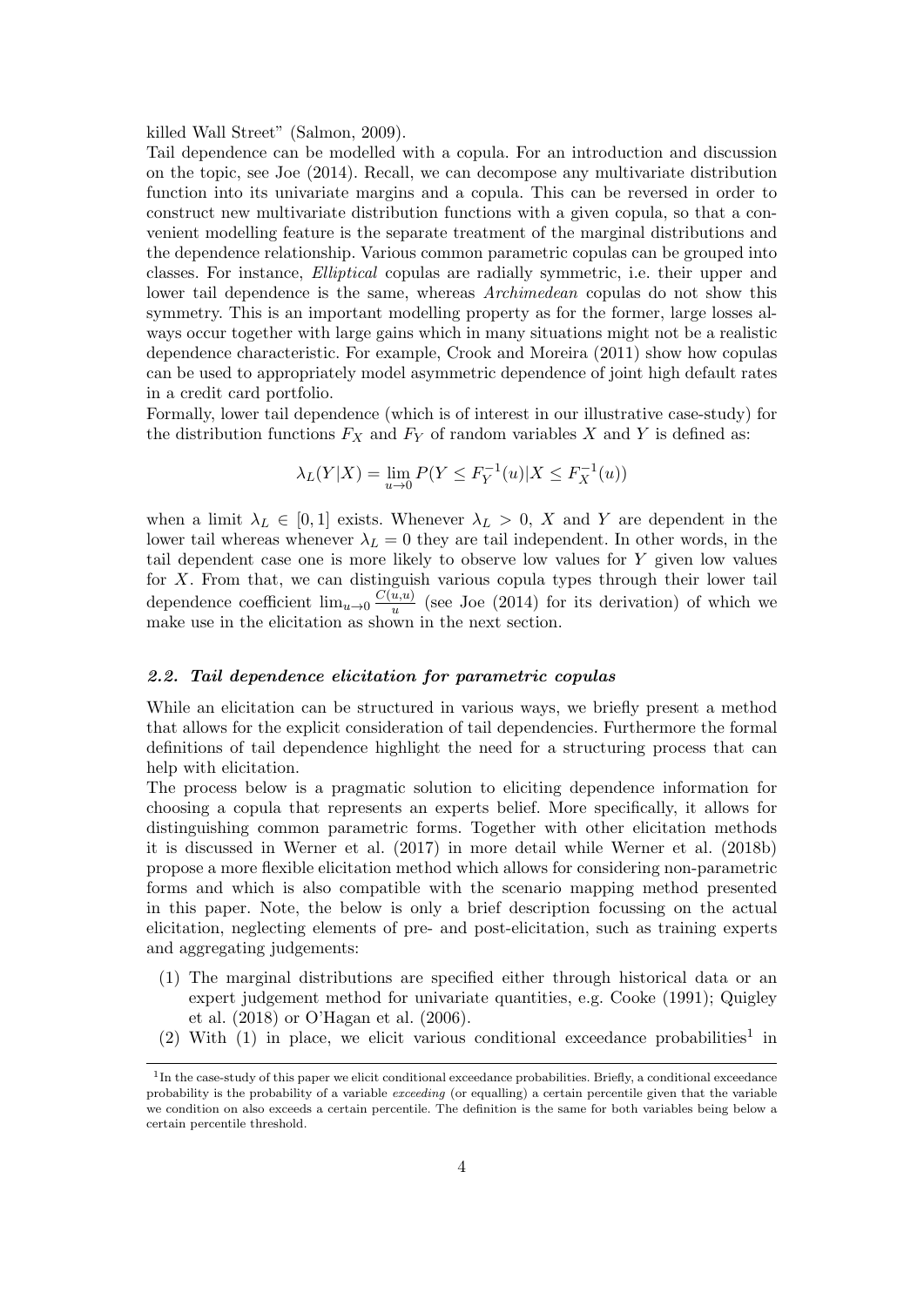

Figure 1. Schematic representation of eliciting the conditional 50% and 5% percentile.

the form of  $P(Y \leq u\% \text{ percentile})X \leq u\% \text{ percentile}$ : For example, we start with the conditional median in the form of  $P(Y \le 50\% \text{ percentile} | X \le$  $50\%$  percentile) for the variables of interest X and Y. This can be framed as: "Given that  $X$  is below your *median* for it, what is the probability that  $Y$  is also below your median?" (see Figure 1 on the left).

(3) We elicit another percentile, one that corresponds to the (lower) distribution tail (e.g. the 5%), i.e.  $P(Y \leq 5\% \text{ } percentile | X \leq 5\% \text{ } percentile)$  which can be framed as: "Given that X is below your  $5\%$  percentile for it, what is the probability that  $Y$  is also below your 5% percentile?" (see Figure 1 on the right).

The u% percentiles correspond to the chosen severity levels of the risk characteristics that are of interest in an elicitation and hence risk assessment.

- (4) With the assessments of (2) and (3) in place, we can compare an expert's judgements with different parametric copula forms. This is done by plotting the assessments against the converging conditional exceedance probabilities for selected parametric copulas simulated at the  $u\%$  percentile. We will explain this in more detail and show this with actual assessment results in the illustrative case-study later.
- (5) With a first idea of which copula represents the expert's information reasonably well given a specific rank correlation, we can test the robustness of that choice, e.g. by "feeding back" the probabilities for non-elicited percentiles and check an expert's agreement for it.

Alternatively, in (3) we might elicit the conditional median for various percentiles. Thus, we elicit  $P(Y \leq 50\% \text{ percentile})X \leq u\% \text{ percentile}$ , solely varying the  $u\%$ percentile for X. Both ways of eliciting dependence information allow for choosing a copula that represents an expert's input satisfactorily and both alternatives are in line with our scenario mapping method.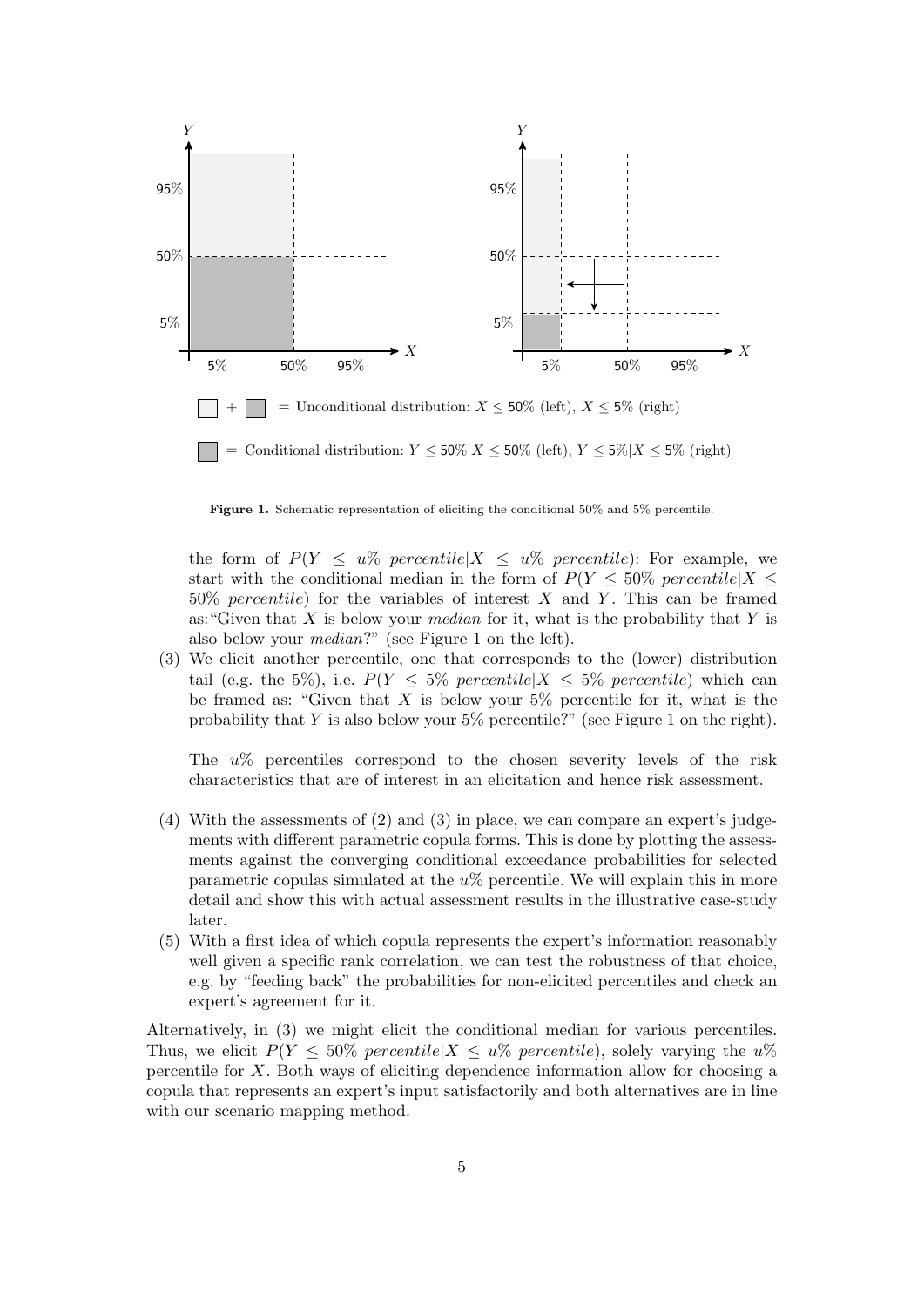# 3. Definition of conditional scenarios and derivation of desiderata for a mapping method

In this section, we propose a definition for conditional scenarios which underpins our method and through which experts express the underlying rationale for their quantitative dependence assessment. This clarifies which information we obtain from experts through our scenario mapping method. Further, this definition allows for deriving the main desiderata for our method which have been used to guide its development by identifying the suitability of existing methods in the literature with respect to each of the desirable properties and combining these.

The term "scenario" is used differently within operational research, decision and risk analysis and related fields. Apart from our purpose of structuring experts' knowledge as preparation for a quantitative uncertainty assessment and a better understanding of risk, other purposes, for which scenarios are formulated, include forecasting (Bunn and Salo, 1993), strategic planning (Van der Heijden, 2011), multi-criteria decision making (Stewart et al., 2013), various other applications in decision analysis, e.g. decision tree modelling (Chelst and Bodily, 2000; French and Rios Insua, 2000; Raiffa, 2002), and also defining risk itself (Kaplan, 1997; Kaplan and Garrick, 1981).

As one of the pioneers, Kahn and Wiener (1967) are credited in establishing scenario thinking as a structured approach to understanding uncertainties and risks better. They regard a scenario as "a hypothetical sequence of events constructed for the purpose of focussing attention on causal processes and decision points". This is similar to Eden and Ackermann (1999) who describe scenarios as "hypothetical sequences of events constructed as causal chains of argumentation for the purpose of focussing attention on alternative futures".

### 3.1. Definition of conditional scenarios

For our purpose of defining conditional scenarios, which are later used in a structuring method, first recall the commonly accepted definition of risk as the triplet  $R = \langle s_i, p_i, x_i \rangle$ , in which  $s_i$  denotes the i<sup>th</sup> scenario,  $x_i$  its consequence and  $p_i$ the probability (Kaplan and Garrick, 1981). We base our definition of conditional scenarios on this by further refining the scenario part.

However, before doing this, note that the quantitative assessments presented in this paper and introduced in Section 2 are on multivariate consequences  $(x, y)$  and our core interest is in assessing the dependencies between these variables. Instead of considering complete scenarios, as in the definition of risk given above, we will need to consider the concept of a conditional scenario which is, formally speaking, the set of those scenarios that satisfy specified conditions. We are particularly interested in those conditional scenarios which are defined by having specific (given) values for one or both of our consequence measures. We wish to develop assessments of probabilities (and provide rationales) by using these conditional scenarios. For example, if we look at the conditional scenarios where there is no specification of variable  $y$  but the variable  $x \leq x'$  for some particular value  $x'$ , then the overall probability assessment for these conditional scenarios would be equal to the probability that variable  $x \leq x'$ , that is, (when assessing over the full range of values for  $x'$ ) we are assessing the marginal distribution for the uncertainty of  $x$ . Of course, the assessments of probability have to be coherent (that is, they are consistent with the laws of probability), and we achieve this using the approach developed in (Werner et al., 2018b), which guides us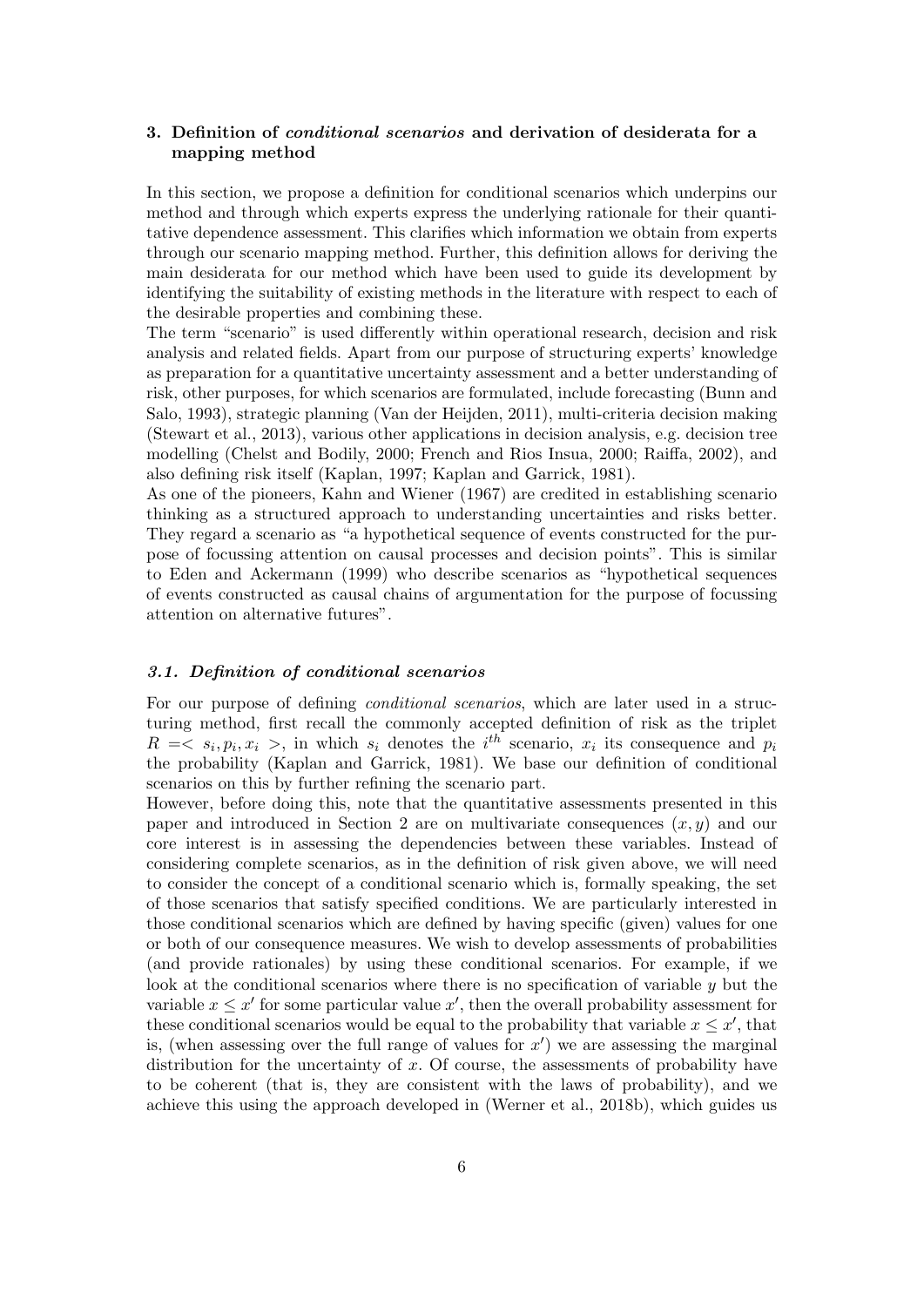to make a sequence of assessments (relating in particular to tail events) which will be coherent.

The novelty here is to use conditional scenarios as an approach which enables experts to provide rationales for their judgements and to share those rationales with other experts. The conditional scenarios provide a way to structure experts' mental models, and in this way they can generate for themselves scenarios that lead, for example, to extreme events for one consequence measure and then explore through such conditional scenarios how likely extreme outcomes for the other consequence measure are.

It is important to note that we are using scenarios in a constructive, inductive, way to help the experts understand and provide rationales for how extreme events (as measured by the consequence variables) might occur. Hence our terminology is chosen to help with this process rather than to formally define a full mathematically complete structure. Indeed, the scenarios do not need to be developed further than is needed to gain sufficient understanding for the probability assessments of the events in question.

We introduce some notation as follows. The consequences are assumed to be future consequences within a system which is evolving through time. Hence we work with experts to identify current and future states of the system or critical events, which result in consequence values near those of interest. That is, these are plausible scenarios for the values under discussion. It is convenient to introduce notation for the current state of the system  $c_0$  together with key future states  $c_1, \ldots, c_k$  that follow in sequence at key points in the future 1 to  $k$ .

It is also convenient for experts to consider possible early trigger conditions  $(c_{0,1}, \ldots, c_{0,l})$  that could drive the system in different ways in the future. The 1 to  $k$  future states are described in terms of, possibly multiple, *enabling conditions*, vectors of the system's vulnerabilities and resilience for each future state, denoted as  $(c_{1,1},\ldots,c_{1,m})$  to  $(c_{k,1},\ldots,c_{k,o})$  for m enabling conditions in the 1<sup>st</sup> future state and *o* in the  $k^{th}$ .

Figure 2 shows the components of several scenarios schematically. Trigger conditions, enabling conditions and the consequence are represented by dark blue rectangles, light blue circles and a red rectangle accordingly. The bold arrows show the path of a single scenario whereas every path leading from a trigger condition to the consequence represents another scenario. The reader is also referred to section 6 for an example developed by an expert in a case.

Our scenario definition does not entail any past events, but in practical applications the experts may find it useful to consider them, either because they help to understand future developments or because they may not be fully known, and indeed the experts may specify trigger conditions which are not fully observable.

We address how facilitators can support experts to include trigger conditions even if they are only partially observable in Section 5.

As enabling conditions are the states of a system's variables that are affected by the presence of a trigger condition, they represent the system's vulnerabilities and resilience as stated above. In line with Haimes (2006), vulnerabilities are "the inherent states of the system (e.g., physical, technical, organizational and cultural) that can be subjected to a natural hazard or be exploited to adversely affect (cause harm or damage to) that system". Resilience refers to the "ability of the system states to withstand a major disruption within acceptable degradation parameters and to recover within an acceptable cost and time" (Haimes, 2006). Regarding the time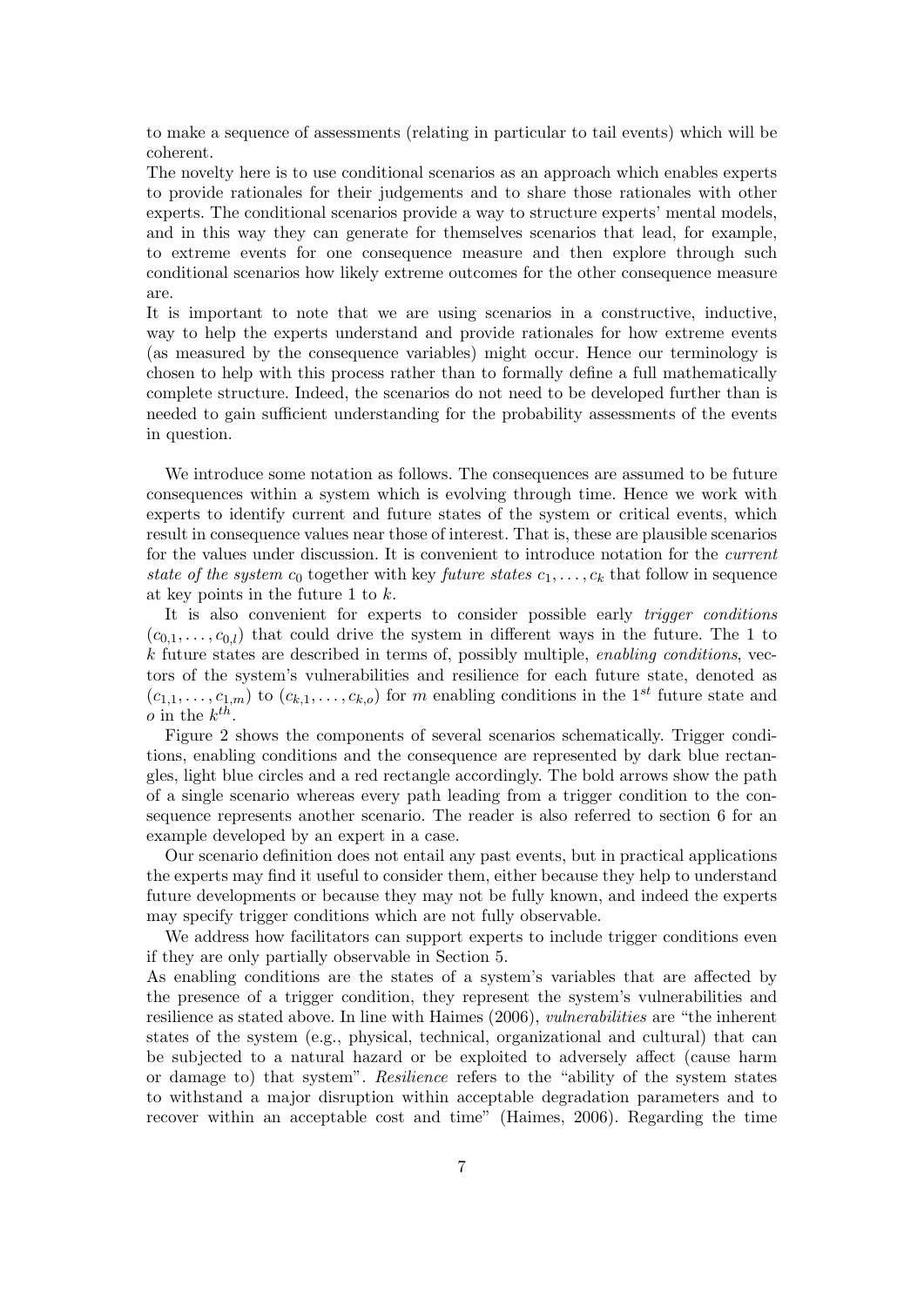

Figure 2. Basic components of our scenario definition.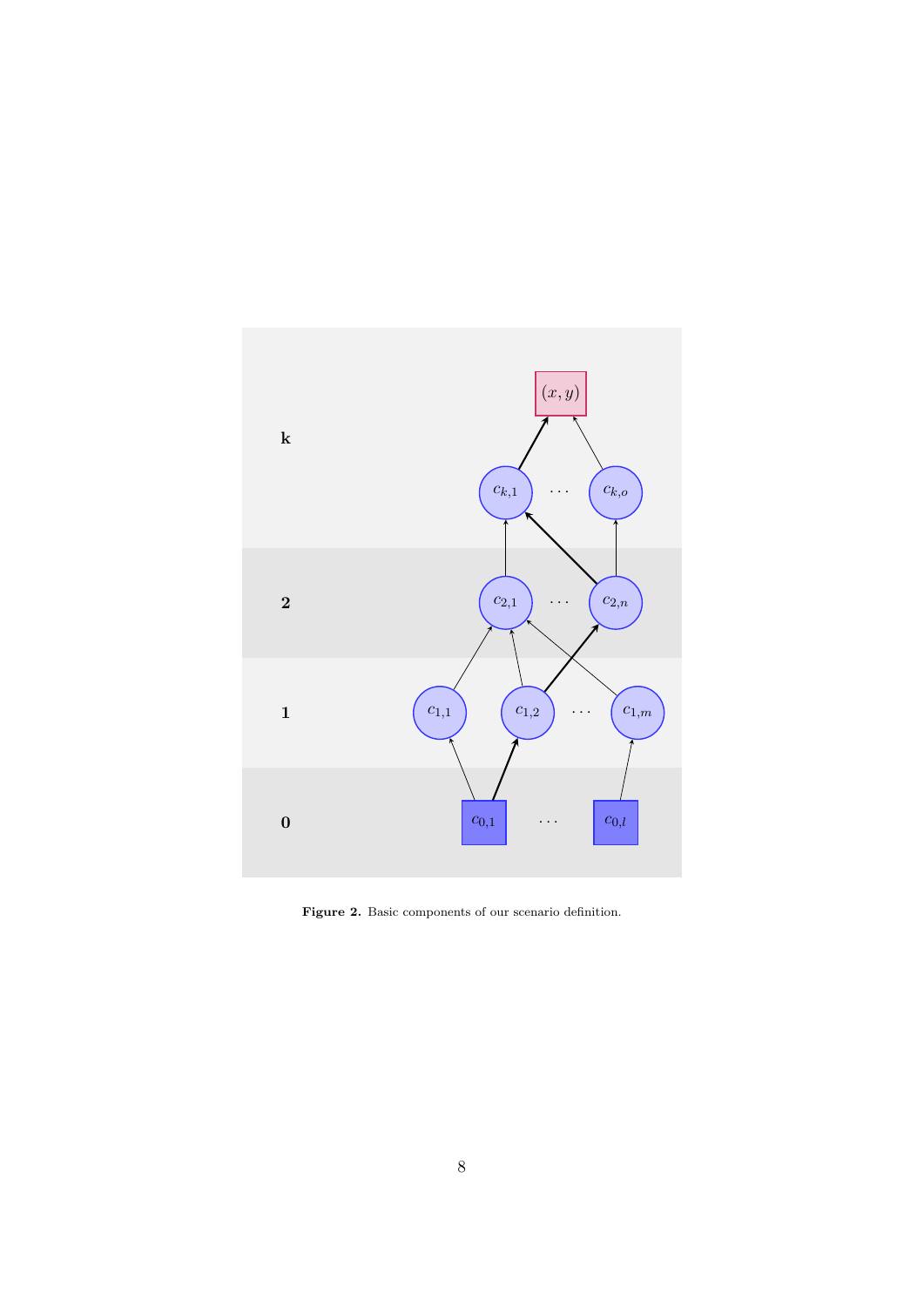

**Figure 3.** Representation of conditional scenario for consequence  $(y|x)$ .

frame, the last enabling condition at time k is closest to the consequence  $(x, y)$ . An important consideration for enabling conditions is the causal field. This is discussed in more detail in Werner et al. (2018a). It is the presumed background of necessary conditions that need to be in place together with enabling conditions to allow for a trigger condition to lead to the scenario's consequence while these are not regarded as causing the consequence themselves. When identifying enabling conditions it is important to distinguish the presumed background from these as shown later.

Methodologically and philosophically, the terminology we use is related to a holistic, system-based understanding of risk discussed in Haimes (2009).

Further, risk perception research (Renn, 1992) identifies similar event types for which initiating *hazard events* result in *secondary effects* that affect more people than the ones affected by the original hazard event. As example Renn (1992) mentions economic impacts together with social and political pressures.

The adopted naming convention of our definition stems partly from linguistic expressions of causal relationships, such as cause, enable, prevent (Sloman et al., 2009).

Finally we return to the notion of a conditional scenario, which as we noted above is the set of all scenarios which lead to the specified consequences. We are particularly interested in assessing conditional tail probabilities of the form  $y \leq y'$  for some fixed y' out of the set of scenarios for which  $x \leq x'$  for some fixed x'.

Figure 3 illustrates the way we approach scenarios for conditional events.

Our structured approach enables experts to create a rationale for their conditional probability assessment, illustrated in the scenario mapping method later. It first considers the scenarios which relate to  $x \leq x'$ . Once their trigger conditions have been identified through a backwards logic structuring, these same trigger conditions are used to start the conditional scenarios (relating to  $y$ ). The enabling conditions can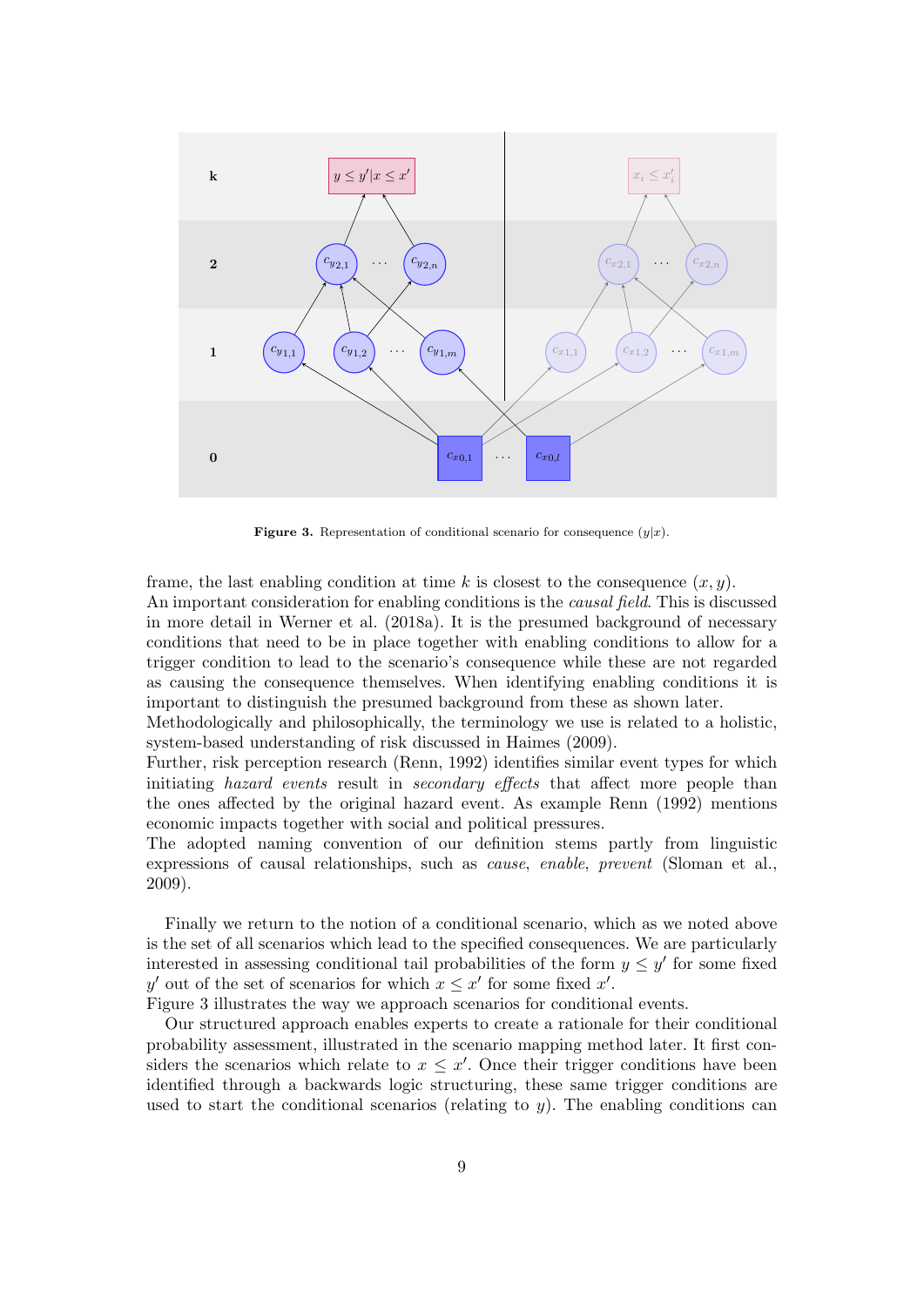be changed to understand how well the trigger conditions lead to  $y$  being below (or above) some fixed  $y'$ . By exploring both sets of scenarios, experts are then well placed to assess a conditional probability.

Following the introduction of our scenario components that will be used to describe dependence within a system in our mapping method (section 5), it is worth noting that in scenario analysis processes more generally, identifying the factors that are relevant for explaining a system's behaviour together with their interactions and their impact on its future evolvement are the main steps in the scenario development phase when deriving a system's model and in scenario generation (Tosoni et al., 2018).

A main challenge in scenario generation relates to the completeness and comprehensiveness of the selected scenarios sets (Tosoni et al., 2019, 2018). The first refers to including any factors that might impact a system whereas the latter is the more pragmatic idea of only including factors that significantly impact a system. Several types of uncertainties, aleatory and epistemic ones, influence one's approach to addressing comprehensiveness. For us, in particular the uncertainties on a system's structure, scope and evolution are of interest.

With regards to the parameterisation of these uncertainties, in some literature (Tosoni et al., 2019, 2018) a distinction is made between pluralistic and probabilistic scenario generation. The pluralistic approach asks for few scenarios, usually from experts, which represent their different assumptions on scenarios' future behaviour. In contrast, the probabilistic approach scenario are treated as subsets from large random samples. Recall that we use scenarios qualitatively (prior to a quantitative assessment) and are therefore more in line with the first, the pluralistic approach and regard them as representative futures.

For addressing the comprehensiveness of the future behaviour of our scenarios, we apply the more general definition proposed by Tosoni et al. (2018), which in a nuclear safety context advises to focus on only those future scenarios in which corresponding performance targets are violated. Similarly, however in the context of a probability rather than a risk assessment, we aim to cover all these scenarios which affect the future consequence  $x \leq x'$  being below a certain severity level as required in the assessment. This corresponds to our desideratum (section 3.2) of relevance and in particular in tail dependent systems avoids the inclusion of scenarios that are not regarded in a later assessment.

For addressing the comprehensiveness of the identified trigger and enabling conditions, we base our mapping method on debiasing techniques and the option to share scenarios without seeking consensus as shown in section 5 and the case-study discussion in 6.3. As such, experts derive partial scenarios that are detailed enough to give them comfort in assessing a joint tail probability. The sharing element of our process allows then for a judgement for whether one's scenario is detailed enough.

In this paper, we focus on bivariate dependence as this is already cognitively complex for experts to assess. Therefore, our variables of interest are denoted as  $X$  and  $Y$ . Nevertheless, similarly to the bivariate case for which we structure conditional scenarios in accordance with the elicitation of  $P(Y \leq u\% \text{ percentile})X \leq u\% \text{ percentile}$ , our method can be extended to structure conditional scenarios of larger conditioning sets, such as  $P(Y \leq u\% \text{ percentile} | X_1 \leq u\% \text{ percentile}, X_2 \leq u\% \text{ percentile}, \ldots, X_n \leq u\% \text{ percentile}$ u% percentile).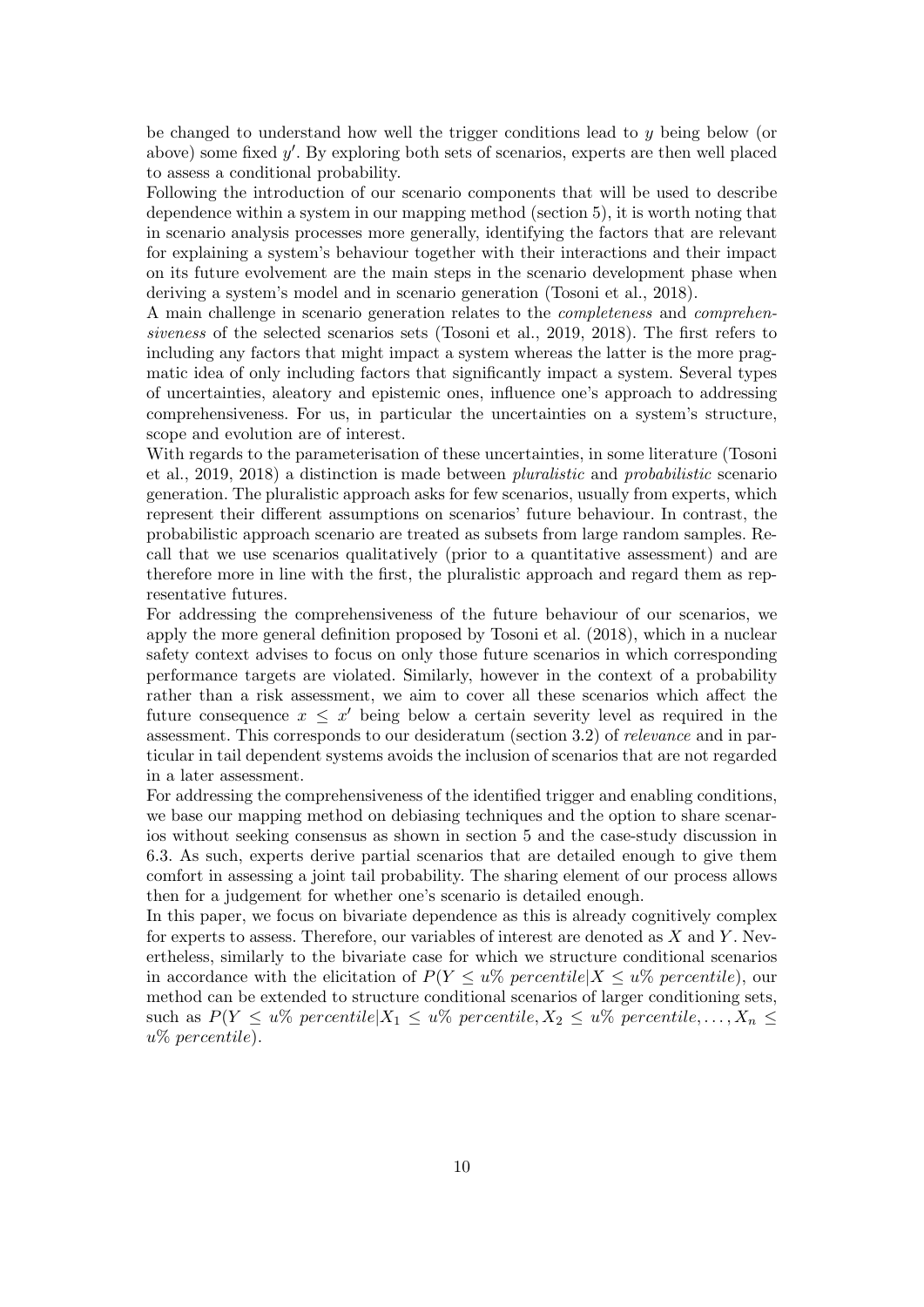### 3.2. Desiderata for a conditional scenario mapping method

From our scenario definition above, we identify three main desiderata which a method structuring conditional scenarios for (tail) dependence assessment should possess.

First, a method should support experts to only map scenarios that are of relevance. That is, experts should only map scenarios which result in the consequences  $x \leq x'$ and  $y \leq y'$  that are specified, i.e. being above/below the  $u\%$  percentile for x' and y'. A method, which elicits scenarios of which only few or even none are relevant or which explore other scenarios, is not suitable.

As second desideratum, a method should identify the systemic impact of threats. For instance, in risk analysis, consequences (or failures) can be attributed only very rarely to a single cause. Rather chains of events combine and interact to produce the outcome. This is reflected in our scenario definition in the possibility to have more than one trigger condition and enabling condition. A method should therefore support experts in identifying and capturing systemic interactions of various trigger conditions and enabling conditions in an intuitive and transparent way.

Third, a method should allow for capturing inter-systemic dependence, i.e. it should support experts in understanding the difference between unconditional and conditional scenarios. For that, our method needs to be able to incorporate the idea of a (sub- )system boundary together with a link between both (sub-)systems.

#### 4. Applicability and features of existing methods in the related literature

With respect to the desiderata, we reviewed the literature on potentially applicable techniques and methods, mainly from the areas of Problem Structuring ("soft OR"), PRA and Scenario Planning. This helped to identify features from existing methods that we can use for our purposes. Thus, we examined how existing methods perform in terms of three different properties, (1) understanding impact and severities in an anticipatory way, (2) modelling the dynamic complexity of an underlying system and (3) capturing how common causes propagate through different (sub-)systems by defining their boundaries and links. The first property relates to the desideratum of identifying only relevant scenarios. The other two properties relate to the second and third desiderata of understanding and capturing the (complex) intra- and inter-systemic impact of trigger conditions. The second property focusses on the interaction of the scenario components of trigger conditions and enabling conditions within an individual scenario whereas the third property's focus is on determining the impact of trigger conditions across dependent scenarios. Table 1 provides an overview on several methods' applicability with respect to the three properties which is further detailed below.

Anticipatory severities. Applicable methods for the first property identify events that lead to a specific level of severity. This is done through backwards logic. It differs from forward logic approaches by not considering the possible development of scenarios from a fixed starting point (such as a threat in the current state of the world) but instead determining the threats that need to happen in a certain environment (or under certain conditions) for given outcomes to happen (at a specific point in future). In the SP literature, the terms forecasting and backcasting have been introduced for that, whereas Ducot and Lubben (1980) and Bishop et al. (2007) distinguish between exploratory and anticipatory scenarios. Wright and Goodwin (2009) propose backwards logic to enhance traditional SP methods, such as Intuitive Logics (Van der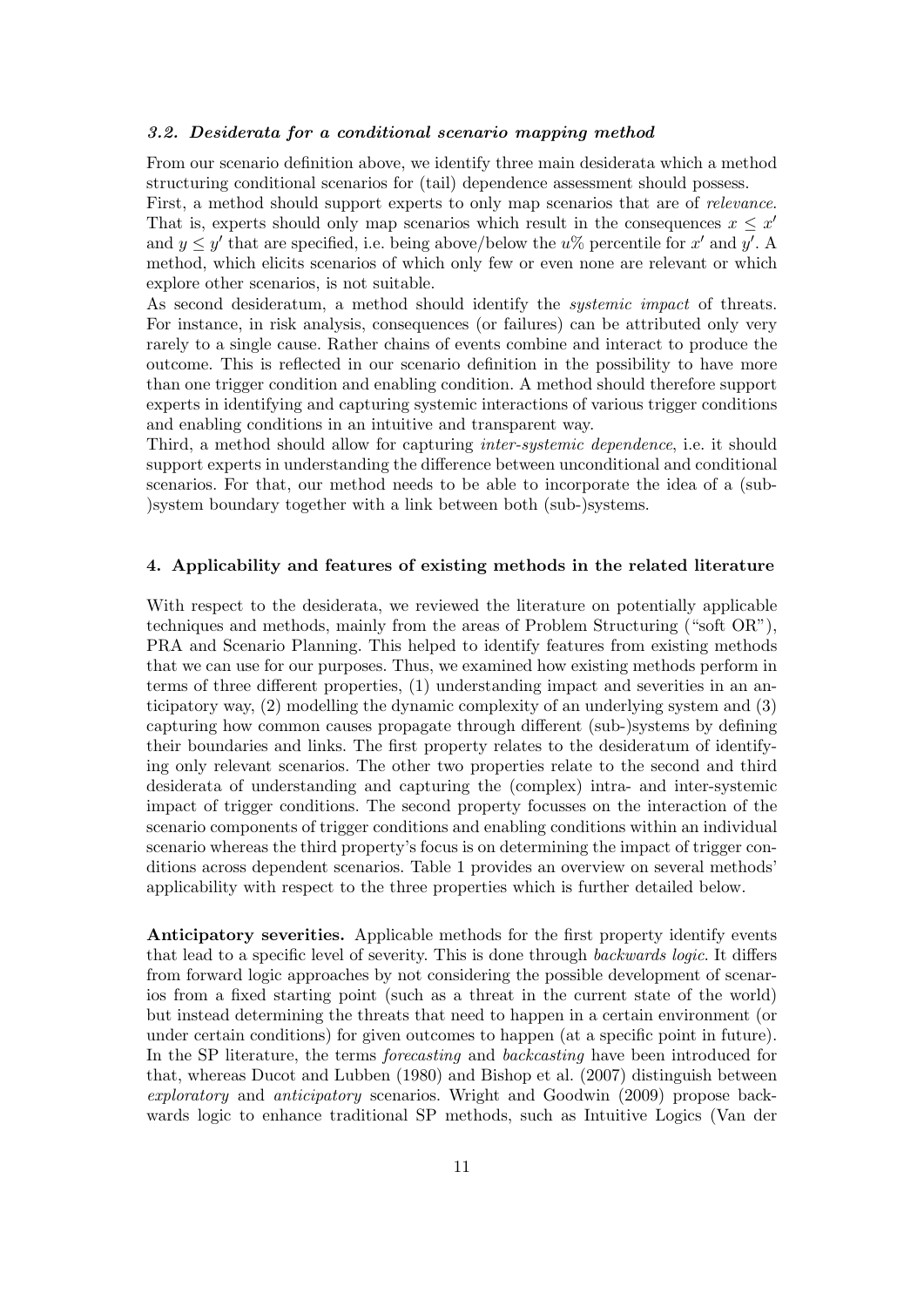| <b>Table 1.</b> Features of existing structuring methods. |
|-----------------------------------------------------------|
|-----------------------------------------------------------|

|                               |                               | Reference                    | Technique models / captures |                       |                             |
|-------------------------------|-------------------------------|------------------------------|-----------------------------|-----------------------|-----------------------------|
|                               | Technique                     |                              | anticipatory<br>severities  | dynamic<br>complexity | inter-system<br>propagation |
| G<br>PRA'                     | <b>Fault Tree Analysis</b>    | Vesely et al. $(1981)$       |                             | x                     | ×                           |
|                               | Event Tree Analysis           | Ericson $(2015)$             | ×                           | ×                     | ×                           |
|                               | <b>FMEA</b>                   | Stamatis $(2003)$            |                             | X                     | ×                           |
|                               | HAZOP                         | Crawley and Tyler (2015)     | ×                           | X                     | ×                           |
|                               | Root Cause Analysis           | Wilson (1993)                |                             | X                     | X                           |
|                               | Influence Diagrams            | Howard and Matheson (2005)   | ×                           |                       | X                           |
| $\ensuremath{\mathrm{PSM}}^b$ | Causal Loop Diagrams          | Morecroft $(2010)$           | X                           |                       | X                           |
|                               | Soft System Methodology       | Checkland and Poulter (2010) | X                           |                       | ×                           |
|                               | Causal/Cognitive Mapping      | Ackermann and Eden (2006)    | X                           |                       | ×                           |
|                               | Knowledge Maps                | Howard $(1989)$              | ×                           |                       | ×                           |
|                               | Critical System Heuristics    | (Ulrich, 2003)               | ×                           | ×                     |                             |
| $S^c$                         | Intuitive Logics              | Van der Heijden (2011)       | ×                           |                       | ×                           |
|                               | Backward-Logic SP             | Wright and Goodwin (2009)    |                             | X                     | X                           |
|                               | Horizon Mission Methodology   | Anderson (1993)              |                             | X                     | ×                           |
|                               | Impact of Future Technologies | Bishop et al. $(2007)$       |                             | ×                     | ×                           |

 $\alpha$  Probabilistic Risk Analysis;  $\delta$  Problem Structuring;  $\epsilon$  Scenario Planning

Heijden, 2011), as a way to focus particularly on rare events. Their method is motivated by crisis management approaches which aim at preparing organizations for high-impact/low-probability catastrophes.

Another SP method applying backwards logic is the Horizon Mission method (HM) (Anderson, 1993). HM originated within NASA to support engineers' decision making about future research and development (R&D) pathways as before their scenarios often led to recommending incremental rather than breakthrough research. In the HM method, engineers first envision a horizon mission (infeasible given today's technology) and then identify the new capabilities needed to achieve it. The Impact of Future Technologies method serves a similar R&D purpose at IBM (Bishop et al., 2007).

Similar to these SP methods, in PRA in particular Fault Tree and Root Cause analysis methods (Bedford and Cooke, 2001) investigate and assess specific future risks and severities. In PRA however, scenarios are captured by event sequences rather than narratives which are common for SP approaches.

Dynamic complexity. Regarding the second property, we observe from Table 1 that most PRA and SP methods do not allow for modelling dynamic complexities within a system. For instance, Paté-Cornell (2012) emphasises the need for traditional PRA methods, which often model engineered systems, to apply more holistic forms of analysis in order to address the challenge of more complex risks and their developments. Similarly, White (1995) examines the deficiencies of PRA methods with regards to systems thinking while Ackermann et al. (2014) and Ackermann et al. (2007) highlight the need for a holistic and systemic approach to risk analysis to account for "risk systemicity". It refers to the idea that "the effect of two risks might be more than the sum of the two individual effects" (Williams et al., 1997).

While there is no agreement on the definition of a dynamic and complex system (see Ladyman et al. (2013) for a discussion), a commonly mentioned characteristic is *non*linearity due to reinforcing (or vicious) feedback loops. Their identification is hence crucial when analysing a complex system. Various methods, summarised under the umbrella of systems thinking in PSMs/"soft OR" do this to try understanding a system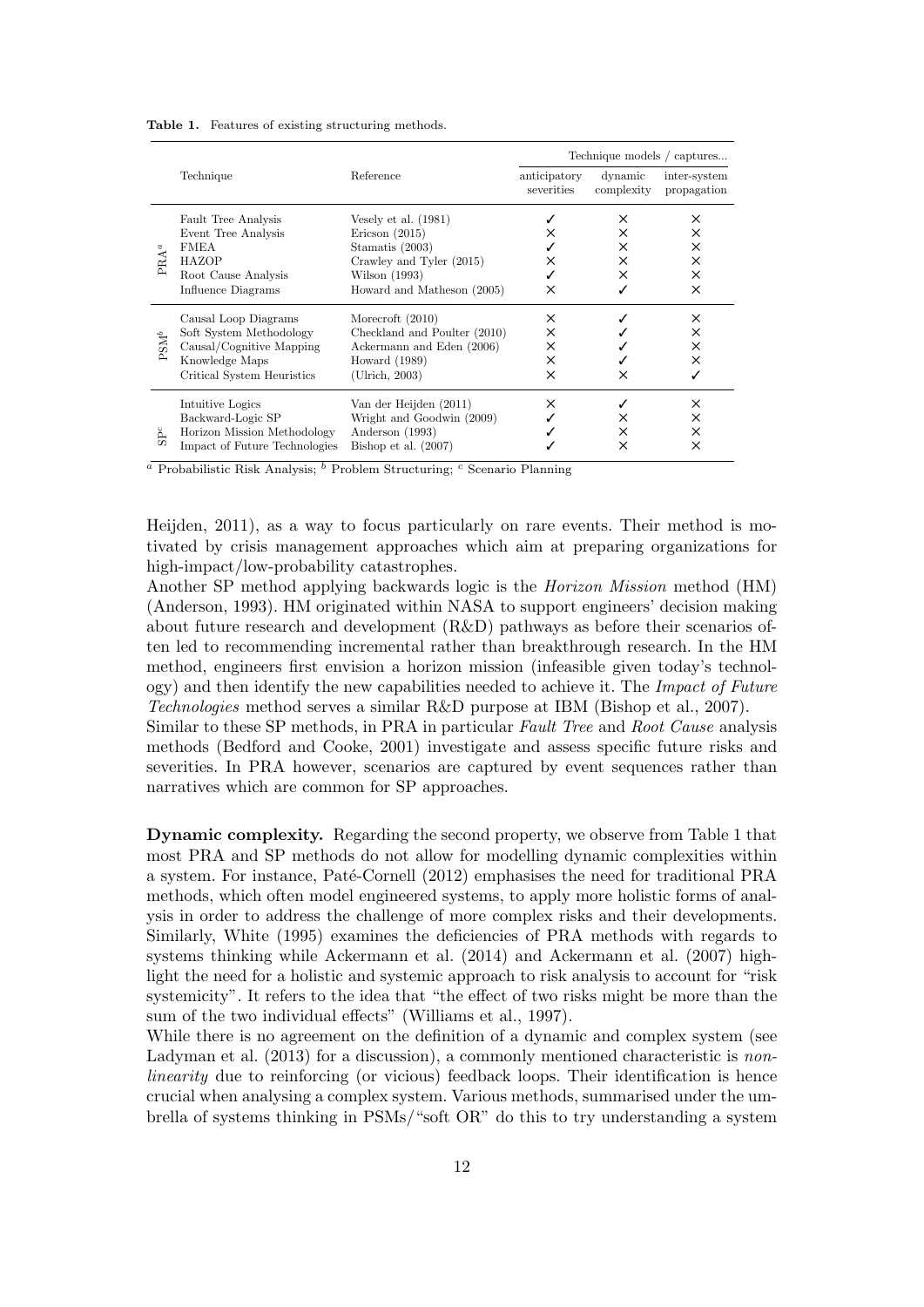holistically rather than through its separate parts. Common methods that identify feedback loops by graphical representation of influences are Causal Loop Diagrams (Morecroft, 2010) and Cognitive Maps (Ackermann and Eden, 2006; Poplawska et al., 2017). Both methods allow for a participatory approach to modelling complex problems (Cunha and Morais, 2016) and have been used in mixed-method approaches for analysing structures of systems (Lowe et al., 2016).

Inter-system propagation. Related to understanding dynamic and complex systems is the assessment of common cause propagation through distinct (sub-)systems. This is the third property and it is not clear how most methods distinguish between (what is perceived/defined as) different (sub-)systems (see Table 1). It draws on a fundamental aspect of systems thinking in PSM, the idea of a system boundary (Churchman, 1970). For PSMs, identifying what lies inside a system and hence which factors are included in a model requires experience and judgement. This is why a modelling process is usually iterative and circular rather than linear (Morecroft, 2010). Once a first model version is constructed, experts might refine the model by re-assessing which factors to include (or exclude) based on a reflective understanding. Emphasising the importance of the circular modelling process and the judgemental nature of a model boundary is in agreement with Midgley (1992) who discusses the definition of a system's boundary from the viewpoint of Critical System Heuristics (Ulrich, 2003). This is a framework for participatory and reflective practice on boundary judgements which requires to consider critically what a system includes and to examine it from multiple perspectives through a checklist/question-based approach. More generally, this is related to the issue of infinite regress when modelling (French, 1995), for which Phillips (1984) introduced the term of a requisite model that results from a circular and interactive modelling process.

In order to better understand the link between distinct (sub-)systems, i.e. capture how trigger conditions propagate through them, a bow-tie approach is applicable. In PRA, models with a bow-tie structure are used to assess how a hazard is caused by threats and at the same time is the cause of consequences (Ale et al., 2006). While this can be applied within a single system, it can be extended for hazards across different (sub-)systems.

### 5. Our method for mapping conditional scenarios

After having examined the applicability of existing methods for our desiderata and by that identified the main features of existing methods that comply with our desiderata, we now introduce our method which synthesizes specific elements of some of the methods discussed in Section 4 for our purpose of mapping conditional scenarios for (tail) dependence elicitation.

#### 5.1. Overview of the conditional scenario mapping process

For mapping conditional scenarios, we propose an iterative process which is facilitated with each expert individually. The resulting scenarios are shared only in the final step of knowledge sharing. Figure 4 provides an overview of the overall mapping process and its individual parts.

In the *first step*, the facilitator ensures the expert's familiarity with the task and set-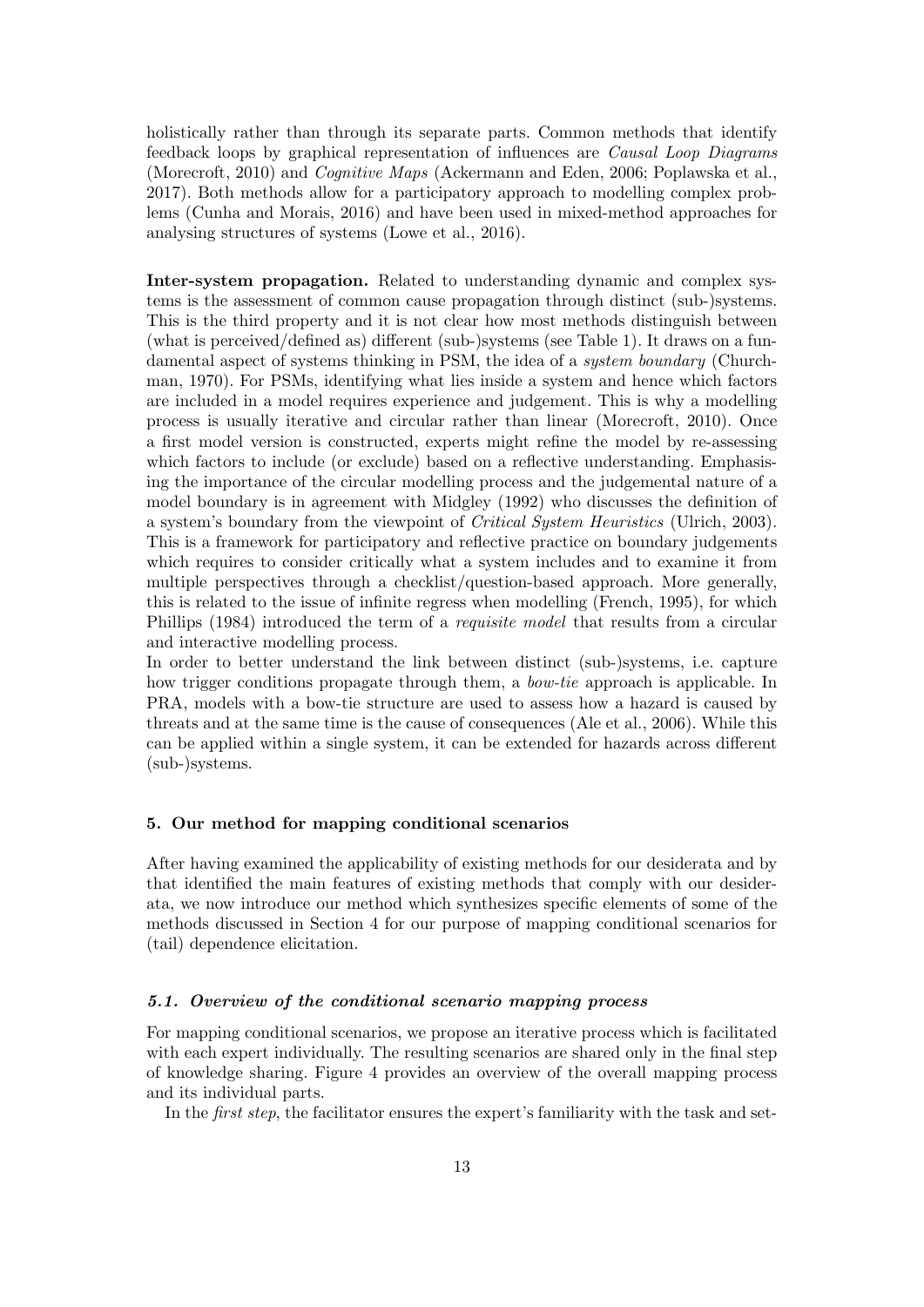

Figure 4. Overview of Scenario Mapping Process.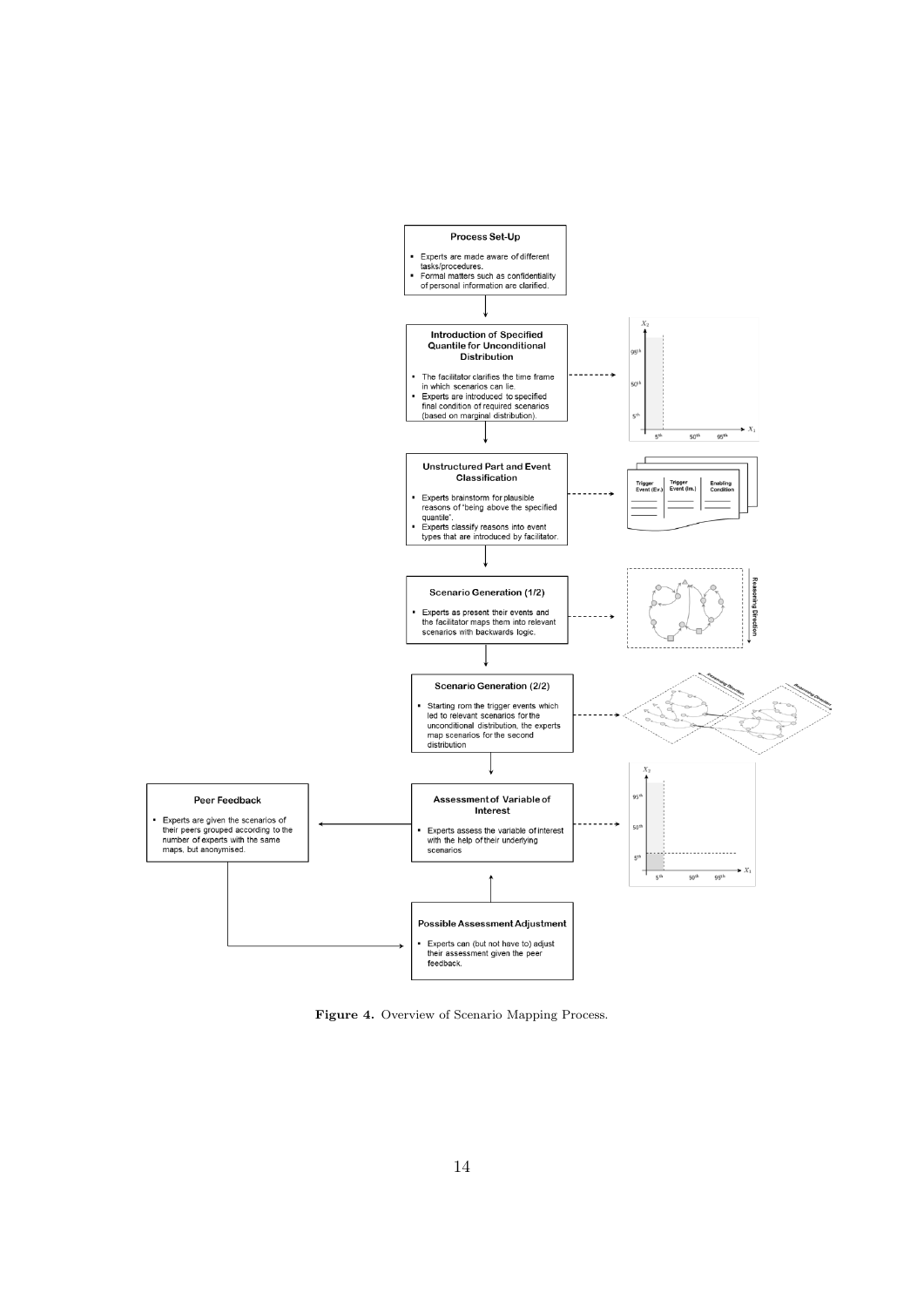up. The facilitator introduces and explains the different steps of the mapping process together with the tasks needed at each of them. Further, common expert judgement formalities, such as confidentiality of personal information and the usage of the assessment and scenario mapping results, are clarified.

In the second step, the expert is introduced to the first variable of interest,  $X$ , that of the unconditional distribution. This usually involves clarifying the marginal distribution either specified by data or a previous elicitation. In both cases it is important the expert is in agreement with  $X$ 's distribution. Then, we (as facilitator) introduce the expert to the consequence of the unconditional scenario,  $x_i$ , which states that the unconditional distribution is above or below a certain percentile, and ensure that the expert is clear with its interpretation. Further, we clarify and emphasise the specified time frame in which scenarios can lie. Note, we regard our method more suitable for shorter rather than longer time frames, especially whenever the focus is on tail dependencies which might be not recognisable for events too far into the future.

In *step three*, the expert is given time to brainstorm and note down the different reasons of why the variable of interest can lie above or below the specified percentile. We use the word "reason" here as this part of the process is unstructured and an expert might express these reasons in any form. For example, they might mention specific key words or give a narrative. In both cases, the facilitator should take notes if the expert does not do so herself. Note, this step employs backward logic by reasoning from a specific consequence to potential causes.

Fourth, the facilitator classifies (in agreement with the expert) the reasons, identified in the previous step, into being either enabling conditions or trigger conditions. Verbal conventions used for the classification and distinguishing the two event types are:

Trigger conditions. Remember, a trigger condition is a plausible initiator of a scenario contained in the current state of the world and it may or may not be (fully) observable. For clarification we might add words like "start", "outbreak", "attack", "eruption", "shock" and so on. For example, "disease outbreak", "terrorist attack", "volcanic eruption" or "oil price shock".

For observable trigger conditions, it is possible to neglect any preceding events as we condition on the them knowingly. However, for trigger conditions that are only partly observable, we need to include immediate preceding events (which led to the trigger condition) for ensuring a richer set of scenarios. For instance, suppose that an expert identified "oil price shock" as a trigger condition. In this case, the facilitator might have to clarify whether this is due to geo-political risks involving OPEC countries or due to a change in usage of alternative energy sources, as for both versions, very different scenarios can unfold in the future.

Another remark on correctly identifying a trigger condition is that experts cannot position it into the future. If this occurs, it is important that the facilitator supports the expert in re-considering why such an event will happen in future (as a response to another event) in order to identify its corresponding trigger condition in the current state of the world.

Lastly, note that some trigger conditions (such as the previous examples) are happening in a short time. Other trigger conditions are characterised by a longer development of an event. For these, it might be helpful to insert words like "development", e.g. "development of (long lasting) rain showers" as a trigger condition for a certain flood severity rather than "rain start".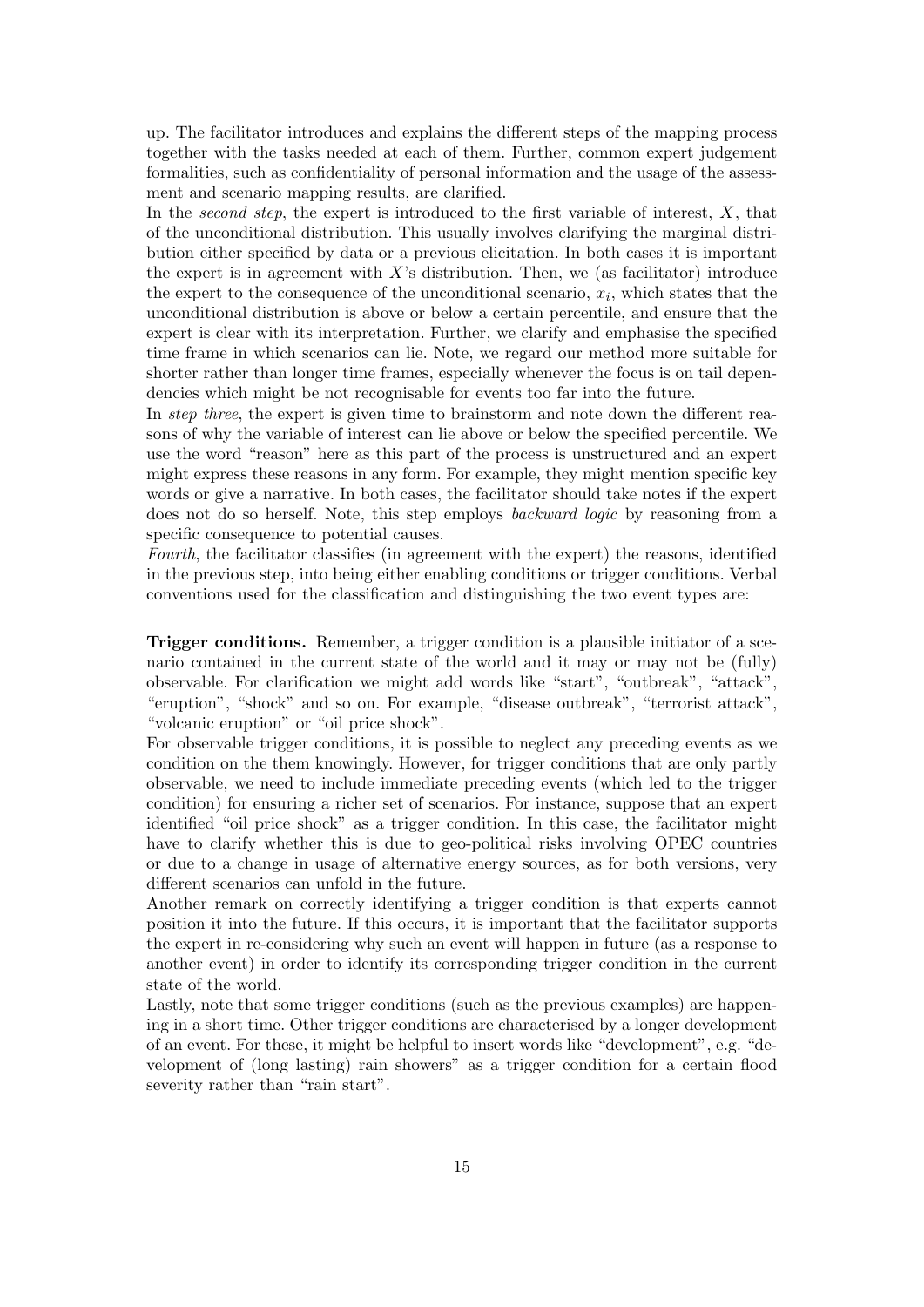Enabling conditions. Complementary to trigger conditions, an expert should also identify enabling conditions. Remember, these follow from the trigger conditions and capture evolving trends/changes in a system based on the conditions and responses that need to be in place for a trigger condition to reach the scenario's consequence. For that they might be labelled as "higher"/"lower" for classification and clarification, e.g. "lower economic growth", "higher risk of infection" or "higher migration".

The categorisation into trigger conditions and enabling conditions is essential for mapping conditional scenarios from the current unconditional ones as shown in the following steps.

In the *fifth step* of the process, experts determine the links between trigger conditions and enabling conditions in order to map out the path to the final enabling consequence entailing the specified consequence. This part makes use of cognitive mapping and causal loop diagram methods as we can identify feedback loops and the overall interconnectivity of the events. Links are set according to an expert's belief while we omit the assignment of polarities as these are already captured in the labelling of enabling conditions. Further, this step serves as a robustness test for the enabling conditions as experts might change their labelling based on the links. Testing robustness in graphical models is commonly embedded in the modelling process (Lane, 2000; Montibeller and Belton, 2006). This part can be supported by mapping software to allow for a direct visualisation of the unfolding scenarios. Once an expert is satisfied with the resulting set of unconditional scenarios, the final picture can be captured.

Next (in step six), the expert maps how (and if at all) the trigger conditions that are relevant for the unconditional distribution propagate in the conditional one. For that, we simply import the previous trigger conditions into the conditional scenario space of  $Y|X$ . Then, an expert identifies the necessary enabling conditions and links (in forward logic) from the imported trigger conditions with respect to the specified aspect and time frame for the conditional scenario.

Now, an expert has a thorough understanding of how both variables of interest are affected by the same trigger conditions and can proceed with the quantitative assessment in the form introduced earlier.

Finally, the *last step* of the process allows for (anonymously) sharing experts' scenarios and letting them change the quantitative assessments based on the other experts' scenarios if desired.

By first facilitating the scenario mapping sessions with experts individually, before providing each expert with the scenarios of other experts, this process shows similarities with elicitation processes, such as Delphi (Rowe and Wright, 2001). A difference is however that we do not seek consensus. Rather, our process builds on findings that the accuracy of individual assessments improves upon receiving the reasoning and rationales other expert's judgements (Wintle et al., 2013; Yaniv and Choshen-Hillel, 2012). An expert judgement process for univariate quantities which encourages a second round of assessments after individual assessments have been shared and discussed with other experts is the IDEA protocol (Hanea et al., 2017, 2018). We similarly aim for assessment improvements by sharing each expert's scenario maps among all experts and then offering to adjust assessments.

The overall process of mapping scenarios is repeated for all percentiles of interest.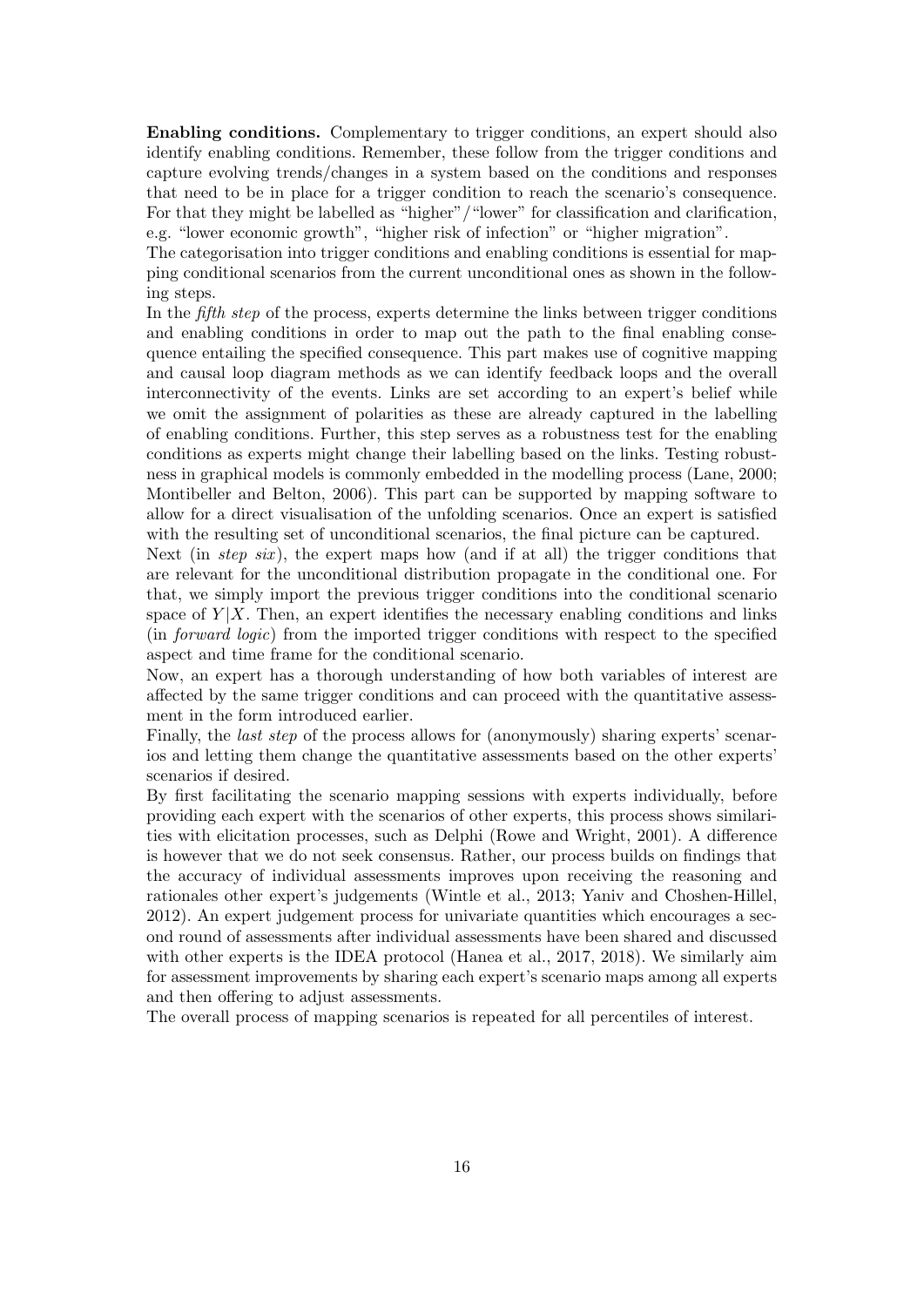## 6. Illustrative case-study: Assessing dependence for risk management in the UK Higher Education sector

The higher education (HE) sector in the United Kingdom (UK) has been frequently of interest for applying operational research techniques, mainly for problems of performance measurement and resource allocation (DeWitte and López-Torres, 2017; Johnes, 2015; Mayston, 2003). In the context of the latter, it is crucial to analyse risk in this sector. However, little experience is available for that. This is the case, even though the general management of HE in the UK has been extensively studied and is wellunderstood (HEFCE, 2001, 2005).

As factors that might pose a risk to an HE institution, HEFCE (2005) outlines variable tuition fees, increasing competition and changing students' expectations, an increased exposure to and reliance on overseas markets, large investments in infrastructures to facilitate institutional expansion as well as potential loss of market share due to new technologies. Further, Altbach and Knight (2007) view tuition fee income as a main driver for internationalisation whereas some uncertainties affecting its development are political realities together with national security concerns, such as changing visa requirements in the face of international terrorism, government policies influencing the cost of studies, the potential expansion of domestic capacity for sending countries to meet education demands, the increasing importance of English as lingua franca, the alignment and accreditation of degrees and the future impact of e-learning offerings. In order to better understand such complex uncertainties, our scenario mapping method has been applied in a dependence assessment as part of a risk analysis that supports decision-makers in charge of managing the postgraduate taught course portfolio at the authors' home institution. The dependencies assessed and mapped are between the tuition fee income of the established MSc Business Analysis and Consult-

ing (BAC) course and the newly introduced MSc Data Science course within the next four years.

### 6.1. Background: elicitation of marginal distributions

Before presenting the dependence elicitation together with the application of our scenario mapping method, we briefly outline how the marginal distributions for that have been elicited. This was necessary as these are predictions, hence no other data exist. The full elicitation protocol with both elicitations and each expert's scenarios can be found in Werner (2017).

In the elicitation, in total five experts, who are in charge of managing postgraduate taught courses and implementing the new course, MSc Data Science, participated. The variables of interest are defined as the generated income from each course through tuition fees in 2020/21. For the marginal distributions, we used a common method for eliciting univariate distributions, the Classical method (Cooke, 1991; Quigley et al., 2018). For that, experts quantify their uncertainty for the variables of interest and calibration variables (also known as seed questions). For the latter, the true values are known to the facilitator but unknown to the experts. They allow for combining the experts' assessments after being validated against empirical data. Experts are treated as statistical hypotheses and combined as to maximise the statistical accuracy and informativeness of the combined assessment (for details see the above references). In total, we elicited ten calibration questions on the financial performance of the (existing) MSc BAC, the student population in this courses as well as the university student popu-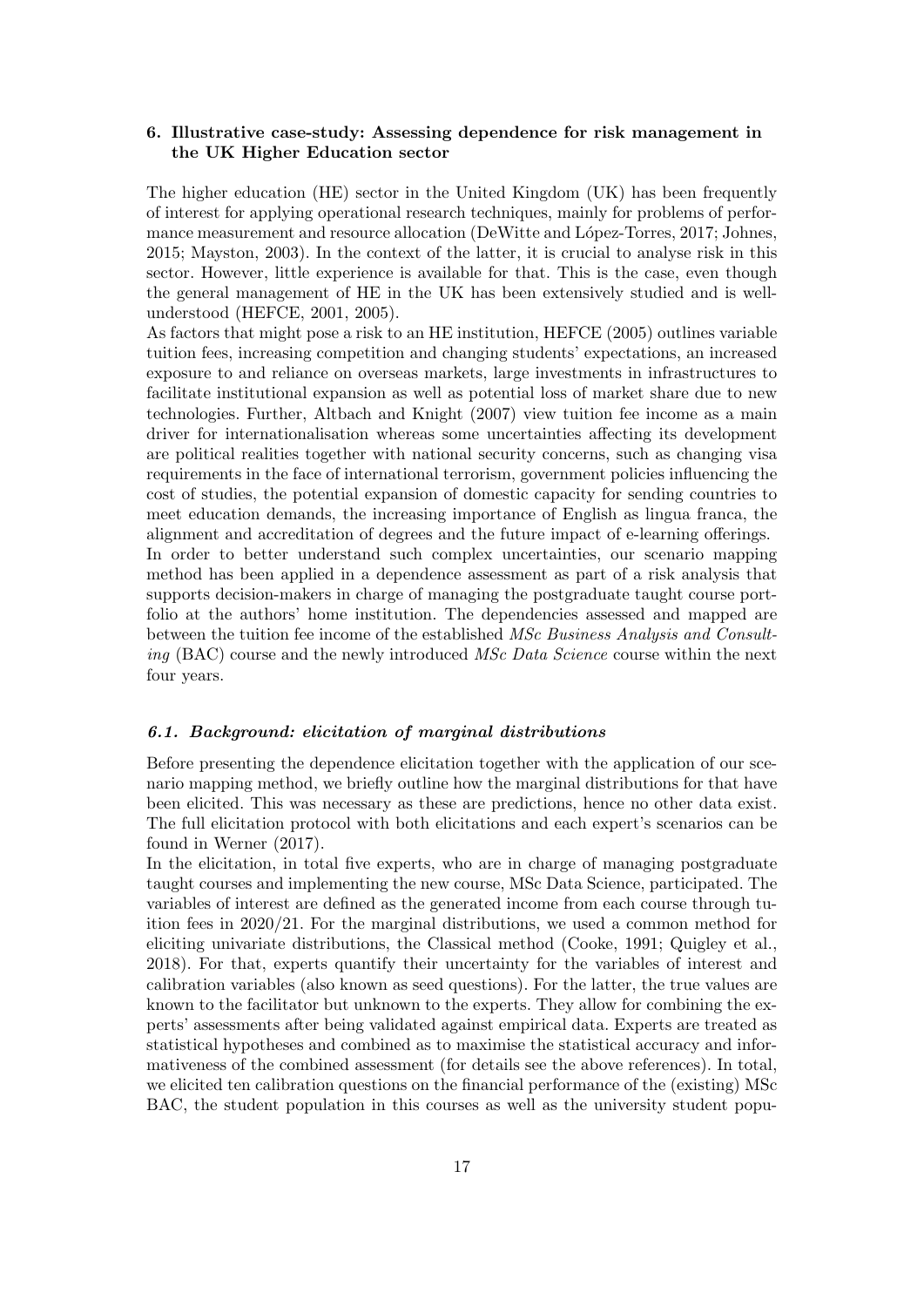

C06: % Overseas Students MSc BAC 2015/16

Figure 5. Exemplary calibration question.

lation and the expected future employment data for data scientists. Figure 5 shows exemplary the assessment for one of the calibration questions:

### "What was the percentage of oversea students for the MSc BAC in  $2015/16$ ?"

The experts' assessments (blue) and weighted combinations (red) are shown together with the true value which is given by the vertical line. The "DM Global" is the combined assessment according to the Classical method and the "DM Equal" is the equal-weighting combination, in which every expert receives the same weighting. From the calibration questions, a main outcome is that the combinations with the Classical method and the equal-weighting combinations had similar mean values while the former has been consistently more informative, i.e. the 5% and 95% percentiles were closer to the mean and the overall distribution less spread out. This is also shown in the combination of the target questions, variables of interest (target questions):

- (1) "For the academic year 2020/2021, i.e. in 4 years from now, what will be the generated income from the MSc Business Analysis and Consulting?"
- (2) "For the academic year  $2020/2021$ , i.e. in 4 years from now, what is the generated income form the MSc Data Science (reminder: this course start from next year onwards)?"

The corresponding resulting distributions are shown in Figure 6.

### 6.2. Dependence elicitation and conditional scenario mapping

After having assessed the marginal distributions assessed, we then mapped the conditional scenarios for the variables of interest with each expert before eliciting their dependence through the following target questions<sup>2</sup>:

<sup>&</sup>lt;sup>2</sup>The experts were given as well the corresponding monetary values for the specific percentiles by the facilitator.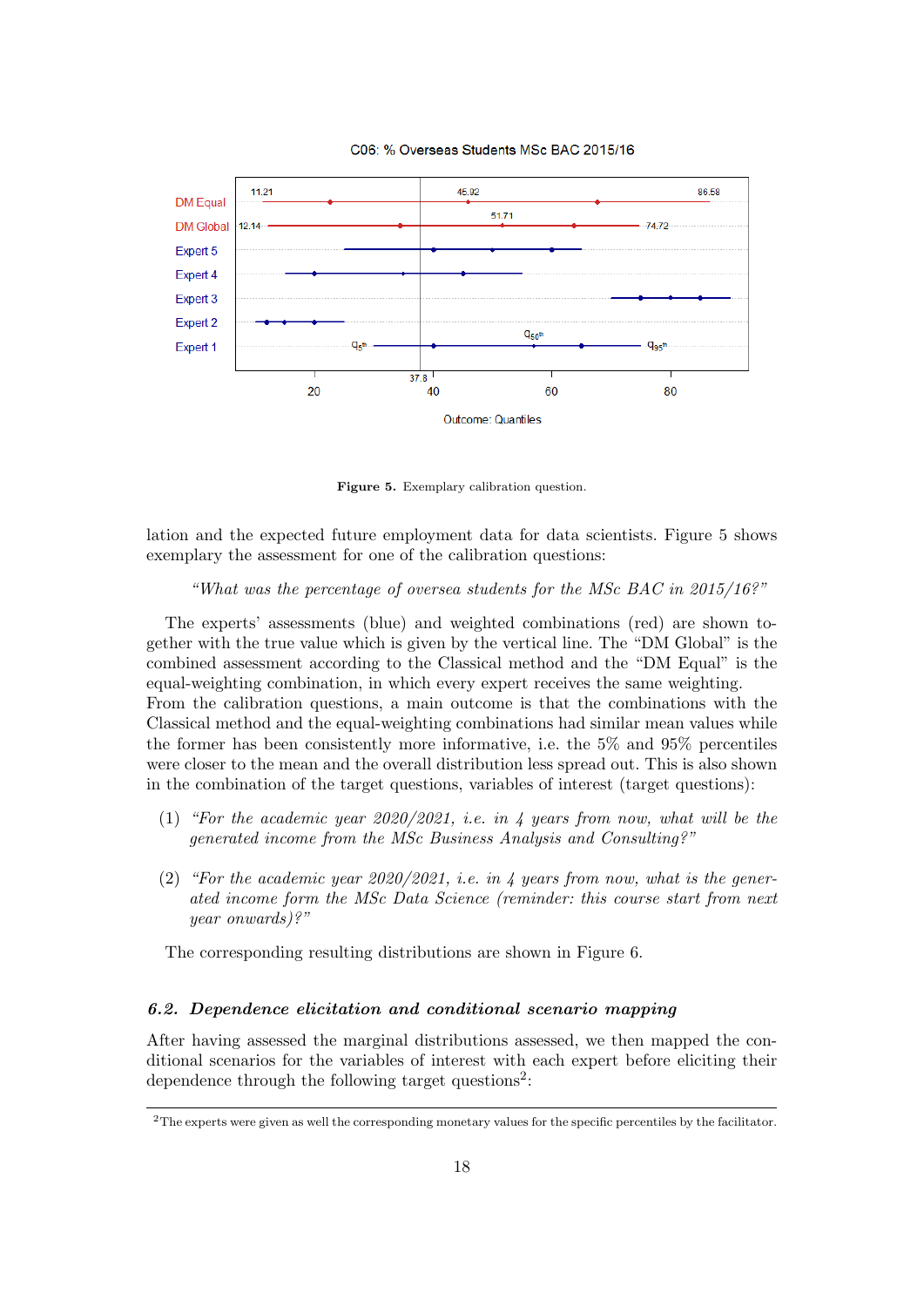

### T01: Income Distribution - MSc BAC 2020/21





Figure 6. Assessment results for variables of interest of marginal distributions.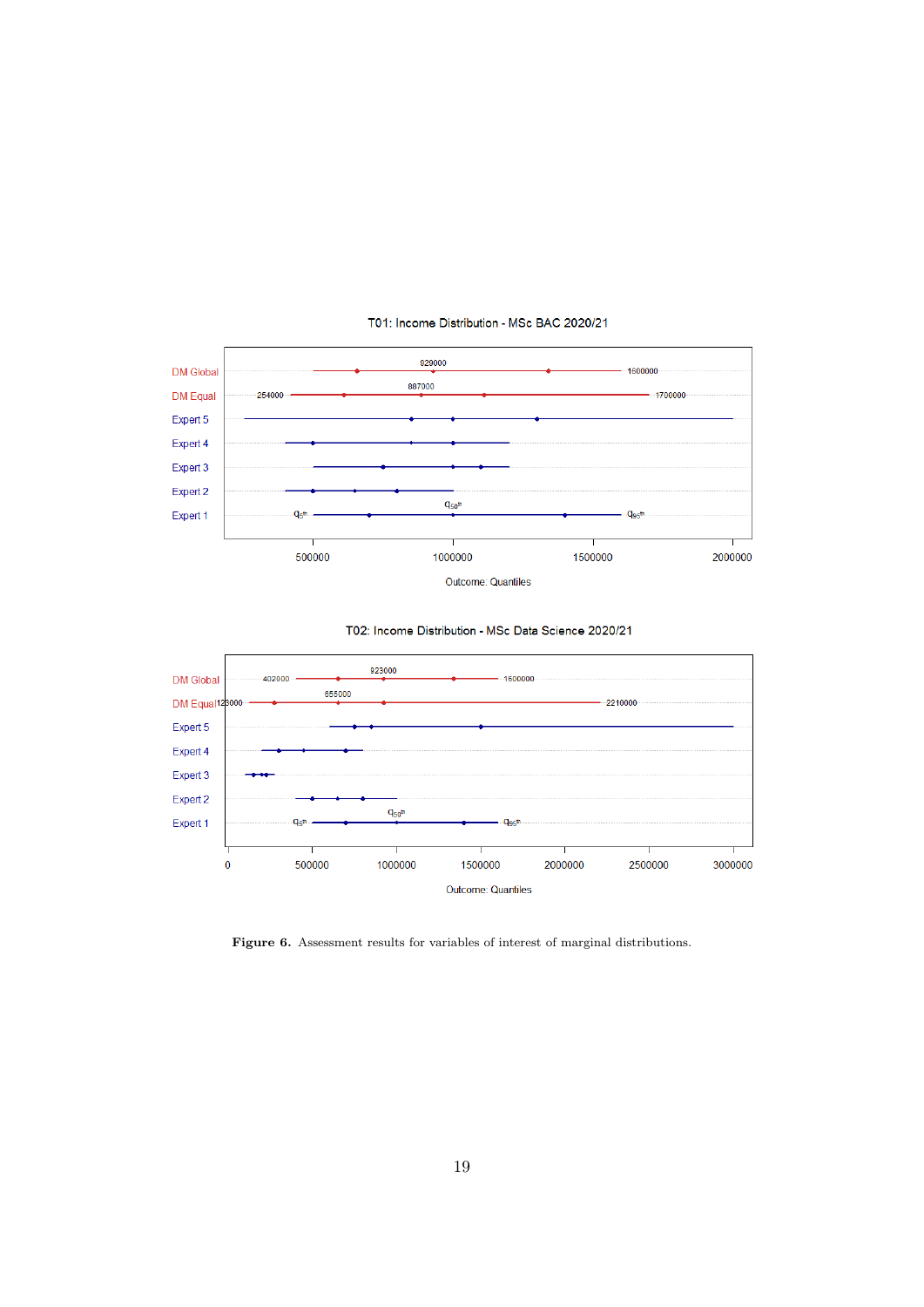- (1) "Given that the generated income of the MSc BAC is below its median in the academic year 2020/21, what is the probability that the MSc Data Science is also below its median?"
- (2) "Given that the generated income of the MSc BAC is below its 5% percentile in the academic year  $2020/21$ , what is the probability that the MSc Data Science is also below its 5% percentile?"

We facilitated the mapping of the unconditional and conditional scenarios for being below the median first (with the process of Section 5), then repeated the same process for being lower than the 5% percentile. Figures 7 and 8 show the unconditional and conditional scenarios for the former (50% percentile) of one of the experts that were elaborated within approximately 20 minutes.

As we can see, for the 50% percentile the expert believes that most trigger conditions of the unconditional scenarios will affect the conditional distribution similarly. This is due to most trigger conditions being on changes affecting HE in UK (and even globally) as a whole. A slight difference is the future demand of MSc Data Science graduates (in particular) due to a more important data science market. As such, the expert considers MSc BAC students to be less attractive in an (then) established data science job market in which certain technical abilities (added from elicitation protocol: such as programming and more profound statistical, mathematical modelling and OR knowledge) are desired by employers. This is on the other hand not a trigger condition for the conditional scenarios as the MSc Data Science offers these skill. For the 5% percentile, this expert considers the trigger conditions, which are part of the unconditional scenarios, to have the same impact on the conditional distribution. In other words, once the income generated from tuition fees by the MSc BAC is below a certain threshold, the scenarios must be relevant on a more global level, so that the MSc Data Science will be affected similarly. Most experts' scenarios and assessments consider such a potential tail dependence to be present in the course portfolio as they view the risk of being below the 5% percentile as a result of events that affect the UK HE sector more broadly rather than the different courses individually. Due to such similar beliefs, no expert changed her/his assessment after reviewing the other experts' scenarios in the last round of the process (Figure 4).

As a result, when aggregating the experts' assessments, both, the equal weighting combination as well as the performance-based one (based on the statistical accuracy of experts for the marginal distributions), indicate the fit of a tail dependent copula. Figure 9 shows how both combinations fit well with a Clayton and Survival Joe copula of rank correlation of 0.55). In contrast, tail independent copulas, such as the Gaussian one, do not fit well, even when altering the rank correlation values. As mentioned in Section 2 this is has been a pragmatic way of eliciting dependence and distinguish between some main parametric copulas.

### 6.3. Discussion of our scenario mapping method in the case-study

Before concluding the overall paper, we briefly reflect on the scenario mapping method's application in the illustrative case-study. While this discussion is based on only one case-study and hence the below points are not necessarily generalisable, they at least indicate how the method has performed when used with experts in a real world risk analysis context.

In the introduction, we outlined that structuring experts' judgement prior to a quan-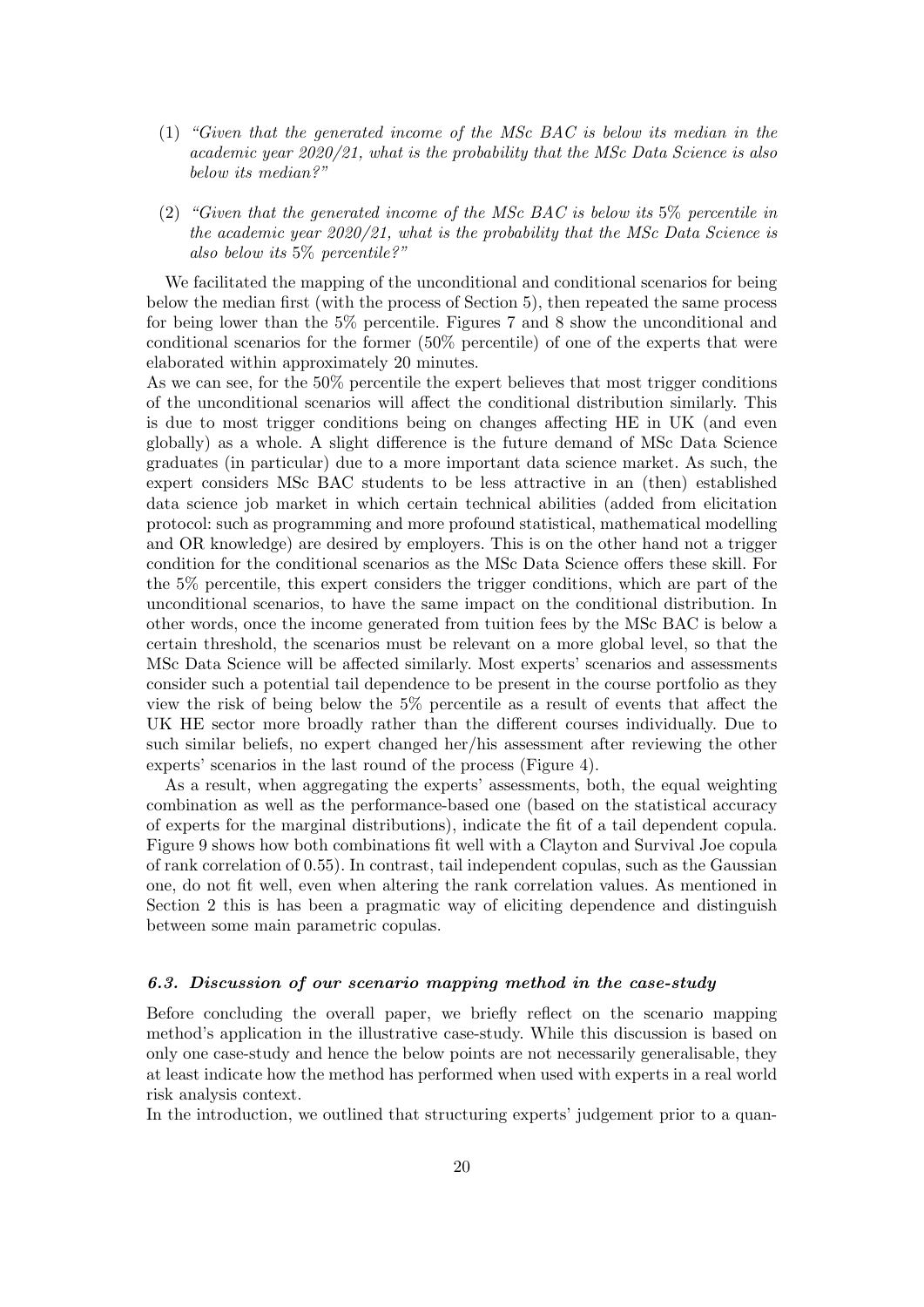

Figure 7. Unconditional scenarios for 50% percentile. Figure 7. Unconditional scenarios for 50% percentile.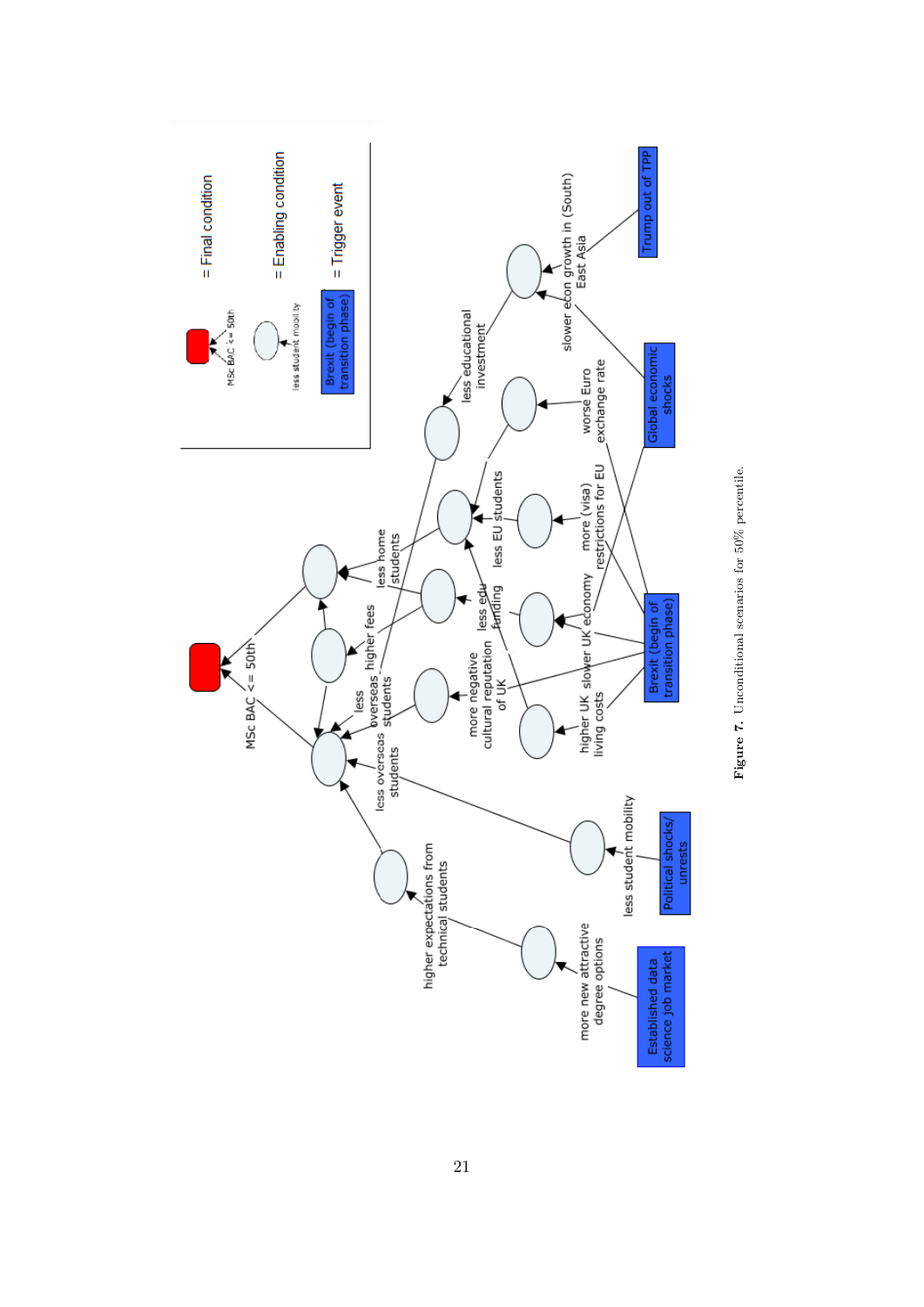

Figure 8. Conditional scenarios for 50% percentile. Figure 8. Conditional scenarios for 50% percentile.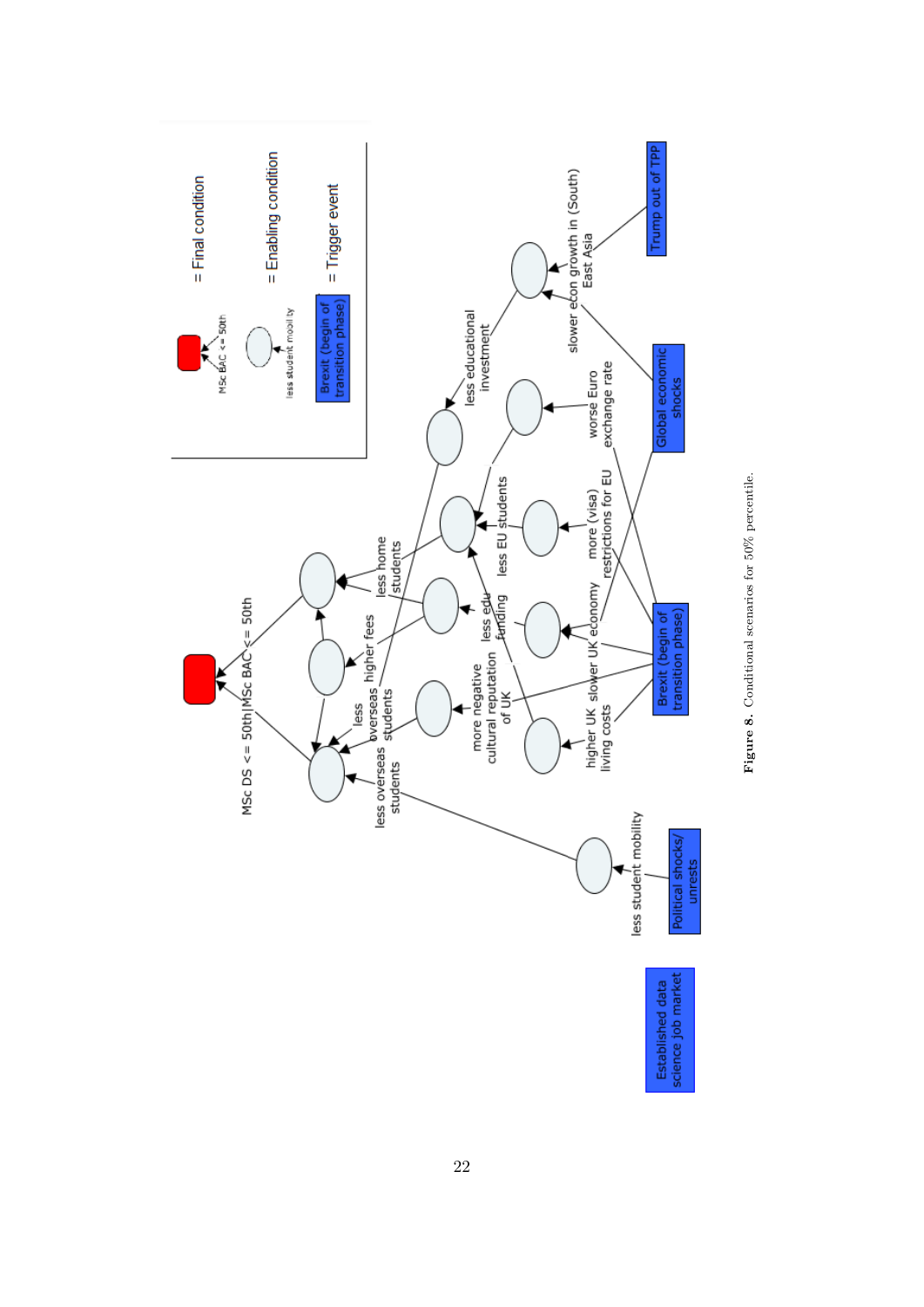

Figure 9. Fitting parametric copula forms to combined assessments (rank correlation=0.55).

titative assessment allows for (1) increasing confidence in the quantitative assessment, (2) mitigating potential cognitive fallacies and (3) supporting transparency together with reproducibility of the expert judgement study.

With respect to (1), increasing confidence for the later quantitative assessment, the experts' feedback shows that they regard our method as helpful for obtaining a better understanding of the dependence relationships and hence have more confidence to assess dependence quantitatively after using it. This is attributed to the possibility of expressing their thinking in natural language whereas the classification into the different event types is regarded as intuitive. Further, the decomposition of the dependence relationships, which allows for seeing how the trigger conditions that are elaborated in backwards logic (for the unconditional distribution) are relevant when thinking about the conditional distribution, is appreciated by the experts as a structured way to think about complex scenarios by regarding the influencing factors of dependence relationships separately.

With regards to (2), the mitigation of biases, the case-study results indicate that two main cognitive fallacies for dependence assessment can be mitigated through our method. For an overview on the prevalent heuristics and biases in dependence assessment, see Werner et al. (2018a). Further, it is indicated that our method accounts for findings from the area of descriptive decision making research on assessing probabilities of extreme (low-probability) events.

When eliciting dependence in conditional form, a common fallacy is the *confusion of* the inverse (Dawes, 1988; Hastie and Dawes, 2001). A conditional probability, such as  $P(Y|X)$ , is confused with  $P(X|Y)$ . One explanation states that this fallacy is related to the better known representativeness heuristic (Kahneman and Frederick, 2002) as people assess how similar or representative characteristics of  $X$  are for  $Y$  (rather than the conditional probability). Another explanation refers to an incorrect perception of a causal relationship between  $X$  and  $Y$ , for instance due to a reversed temporal order of X and Y (Bechlivanidis and Lagnado, 2013; Einhorn and Hogarth, 1986). Our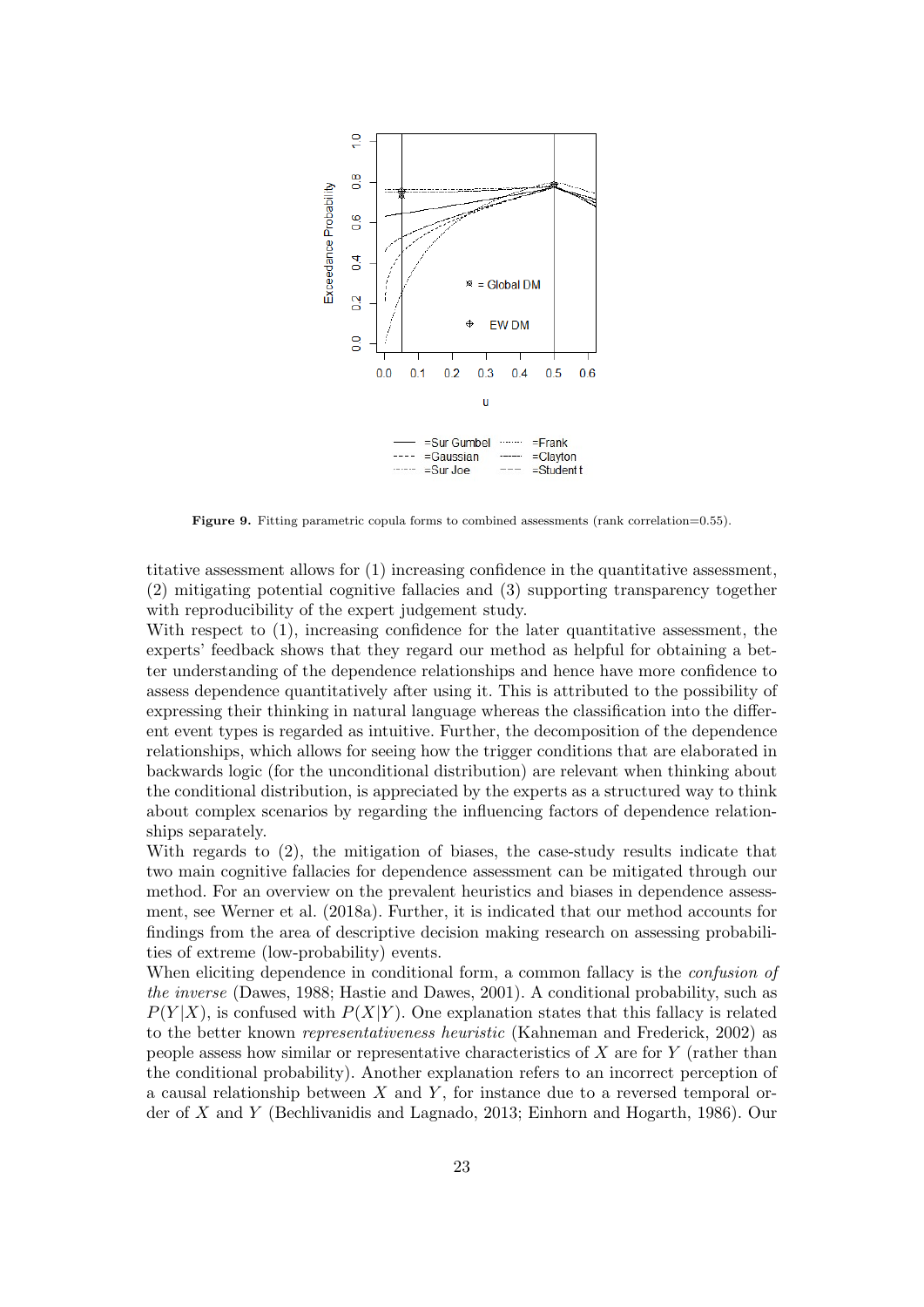method decomposes both variables of interest and by doing so, it challenges the representativeness heuristic through alternative scenarios and clarifies the perceived causal and temporal orders. Several experts fed back that our method helped to consider alternative scenarios and that the order of the conditional variables is clarified.

In other cases, people *confuse conditional and joint probabilities* (Einhorn and Hogarth, 1986). Most explanations attribute this confusion to linguistic ambiguities introduced by describing conditional dependence relationships through "given that" or "if" (Einhorn and Hogarth, 1986). Based on anecdotal evidence, our method helped one of the experts to clarify the meaning of "given that" (i.e. that we elicit conditional probabilities in this case-study) when thinking out loud about the probability of a "perfect storm" and it being a joint probability relationship. As such, the expert first thought about the probability of a "perfect storm" event happening as being extremely small before realising that she is assessing a conditional probability which was then assessed higher after reflecting on her scenario map.

When eliciting tail dependencies (i.e. joint extreme events), there is indication that the mapping of unconditional scenarios with the backwards logic allows for mitigating some main potential cognitive fallacies. While the advantages of applying backwards logic are also discussed in Wright and Goodwin (2009), our experts confirmed that this way of reasoning helped them to consider the necessary scenarios for the extreme final, enabling conditions entailing the consequence.

In this context, a first fallacy is frame blindness, i.e. forecasting the wrong event. With backwards logic, experts elaborate scenarios by starting from the consequence, so that they will not explore scenarios that are not relevant.

Another challenge is that low probability events (in the tail of a distribution) by definition lack a reference class for similar events. Therefore, we cannot assess whether experts have well-calibrated assessments or are (for example) frequently overconfident. Nevertheless, by seeing which experts' scenarios are coherent and plausible we can understand better with which assessment experts might struggle and further experts can explore how final enabling condition entailing the specified consequence can (or cannot) be reached from the current state of the world and if not discard them. In that way, the idea of coherent and plausible scenarios provided our experts with a guidance for structuring the importance of future events which are necessary for an extreme scenario's consequence to occur.

For (3), ensuring transparency of the quantitative assessment results, we found the graphical representation of the experts' rationales as crucial. Experts' scenario maps can be associated with later assessments which makes the outcome of the elicitation more transparent for anyone not involved in it. As such, the quantitative assessments of this elicitation study can be easily compared with the corresponding scenario maps.

### 7. Conclusions

In this paper, we have proposed a scenario mapping method for structuring experts' knowledge about dependence relationships prior to a quantitative assessment. This is important due to the high cognitive complexity that experts face when assessing joint distributions. The aim is to offer a flexible method that can be used together with various dependence models, including ones for tail dependencies. Structured approaches for supporting experts in expressing their rationale have already been recommended for eliciting univariate uncertainty (Cooke and Goossens, 2004, 1999). For multivariate uncertainty however, no methods were available before the one proposed in this paper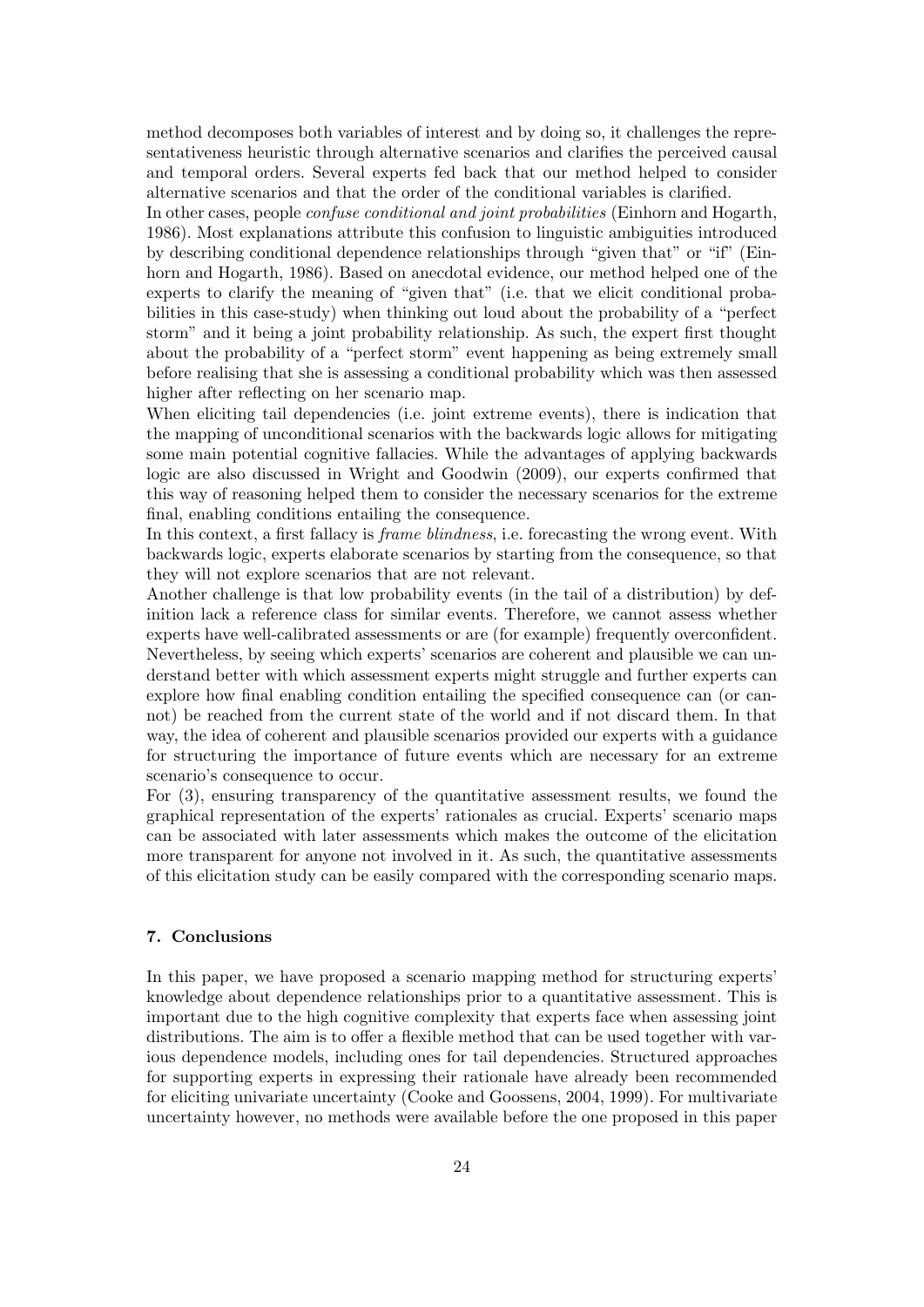according to the authors' knowledge. As shown in Section 4, various methods proposed for similar purposes, such as scenario planning and qualitative risk assessment, cannot be used for structuring conditional scenarios (prior to dependence assessments) as they do not consider dependent scenarios/events or extreme events. Nevertheless, some of their elements have been integrated in our method. While we already discussed achievements of the method in Section 6.3 when reflecting on the case-study, in this conclusion we focus on the method's current limitations and future research.

In this regard, a first remark is that more applications in case-studies are desirable in order to gather more insight on the suitability of our scenario mapping method's in other real world contexts. This will show in particular whether other experts (and more specifically experts with different backgrounds/practitioners in different industries) regard it as supportive and whether the previous findings (from Section 6) can be confirmed and even generalized after many more applications. Further, more applications in case-studies allow for a better understanding of the trade-off between intuitiveness and detail of the resulting scenario maps. For example Haimes (2009), on whom our scenario definition is partly based, also discusses the importance of considering resilience in a system-based definition of risk. While resilience can be included in the current method, in future it might be of interest to explicitly incorporate events that make a system resilient, e.g. as a particular type of enabling conditions. This can then either be considered by experts as another, additional event type within their own conditional scenarios or different experts could assess resilience in that way for scenarios which are not their own - in that way taking the position of a devils-advocate. Further developing the method with the objective of becoming more intuitive and offering more detailed scenarios can be achieved by adding more scenario components or at least do more research on alternative components.

In addition to other event types/components and modified roles of the experts, another way of enhancing our method worth exploring in future applications is by more research on a suitable time frame. We mentioned previously that we consider this method as being more suitable for shorter time periods. However, for which time frame the method becomes unreliable is not well-explored. This research question might be combined with the one on alternative scenario component types by introducing components which are explicit for specific time steps into the future.

Lastly, additional research is of interest on the method's performance for extreme conditional scenarios, i.e. tail dependencies. While supporting experts in better understanding tail dependencies has been one of the main motivations for developing our method, some might argue that such extreme (joint) events cannot be mapped nor assessed sensibly. Similar to the difficulty of calibrating experts' performance on lowprobability quantitative judgements, the corresponding scenario maps are also difficult to validate. In particular, one can argue about the plausibility of scenarios when they are on extreme events. Therefore, Wright and Goodwin (2009), the only scenario planning method focussing on extreme events, argues that an extreme scenario is plausible if it can be reached from the current state of the world. Similarly, it is essential for the future development of our method to include steps that challenge scenarios' plausibility in the feedback round when sharing the maps with the other experts. Currently experts have only used this part of the process for adjusting one's own assessments if desired. In that context, it is also important to further develop the method in line with new findings of descriptive research on assessing probabilities of extreme events as discussed in the previous section. This includes future research on complimentary ways to ensuring plausible scenarios.

Considering the above points in more case-study research supports the future devel-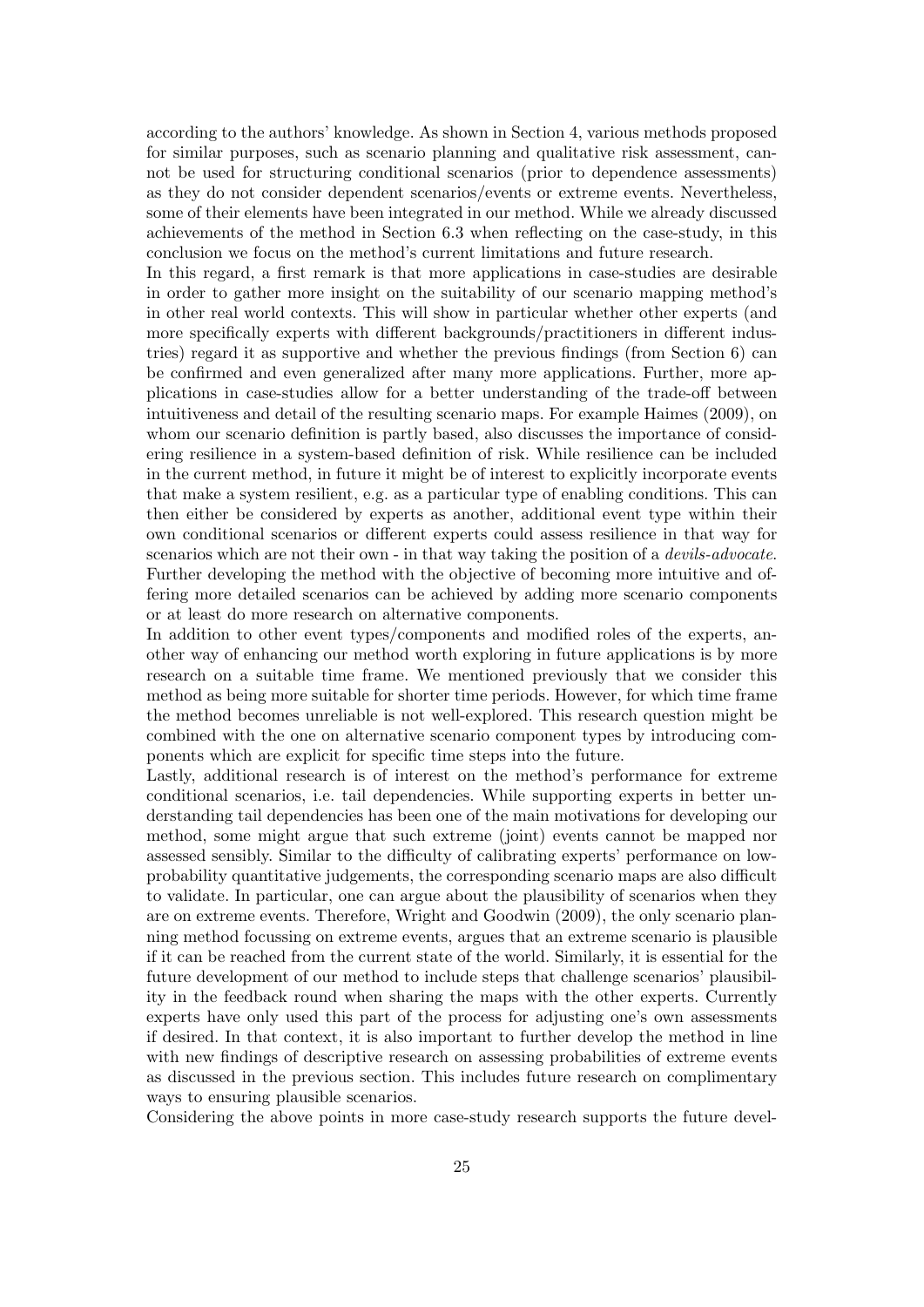opment of the method as an important step for dependence modelling.

#### References

- Ackermann, F. and Eden, C. (2006). Using causal mapping: individual and group; traditional and new. In: M. Pidd (ed.), Systems Modelling: Theory and Practice, pages 127–145. Chichester: John Wiley & Sons
- Ackermann, F.,Eden, C., Williams, T. and Howick, S. (2007). Systemic risk assessment: a case study. Journal of the Operational Research Society, 58 (1):39–51
- Ackermann, F., Howick, S., Quigley, J., Walls, L. and Houghton, T. (2014). Systemic risk elicitation: Using causal maps to engage stakeholders and build a comprehensive view of risks. European Journal of Operational Research, 238 (1):290–299
- Ale, B. J. M., Bellamy, L. J., Cooke, R. M., Goossens, L. H. J., Hale, A. R., Roelen, A. L. C. and Smith, E. (2006). Towards a causal model for air transport safety-an ongoing research project. Safety Science, 44 (8):657–673
- Altbach, P. G. and Knight, J. (2007). The internationalization of higher education: Motivations and realities. Journal of Studies in International Education, 11 (3-4):290–305
- Anderson, J. L. (1993). Horizon mission methodology a tool for the study of technology innovation and new paradigms. NASA Working Paper AIAA Paper 93-1134, Washington: NASA
- Bechlivanidis, C. and Lagnado, D. A. (2013). Does the why tell us the when? Psychological Science, 24 (8):1563–1572
- Bedford, T. and Cooke, R. M. (2001). Probabilistic risk analysis: Foundations and methods. Cambridge: Cambridge University Press
- Bishop P., Hines, A. and Collins, T. (2007). The current state of scenario development: an overview of techniques. Foresight,  $9(1):5-25$
- Bradfield, R., Wright, G., Burt, G., Cairns, G. and Van Der Heijden, K. (2005). The origins and evolution of scenario techniques in long range business planning. Futures, 37 (8):795–812
- Bunn, D. W. and Salo, A. A. (1993). Forecasting with scenarios. European Journal of Operational Research, 68 (3):291–303
- Checkland, P. and Poulter, J. (2010). Soft systems methodology. In: M. Reynolds and S. Holwell (eds.), Systems approaches to managing change: A practical guide, pages 191–242. London: Springer
- Chelst, K. and Bodily, S. E. (2000). Structured risk management: Filling a gap in decision analysis education. Journal of the Operational Research Society, 51 (12), 1420–1432
- Churchman, C. W. (1970). Operations research as a profession. Management Science,  $17(2):3-37$
- Cooke, R. M. (1991). Experts in uncertainty: opinion and subjective probability in science. New York: Oxford University Press
- Cooke, R. M. and Goossens, L. H. J. (2004). Expert judgement elicitation for risk assessments of critical infrastructures. Journal of Risk Research, 7 (6):643–656
- Cooke, R. M. and Goossens, L. J. H. (1999). Procedures guide for structured expert judgment. Project Report to the European Commission 18820
- Crawley, F. and Tyler, B. (2015). HAZOP: Guide to best practice. Amsterdam: Elsevier
- Crook, J. and Moreira, F. (2011). Checking for asymmetric default dependence in a credit card portfolio: A copula approach. Journal of Empirical Finance, 18 (4):728–742
- Cunha, A. A. R. and Morais, D. C. (2016). Analysing the use of cognitive maps in an experiment on a group decision process. Journal of the Operational Research Society, 67 (12):1459–1468
- Dawes, R. M. (1988). Rational choice in an uncertain world: the psychology of judgement and decision making. Thousand Oaks: Sage Publications
- De Witte, K. and López-Torres, L. (2017). Efficiency in education: a review of literature and a way forward. Journal of the Operational Research Society, 68 (4):339–363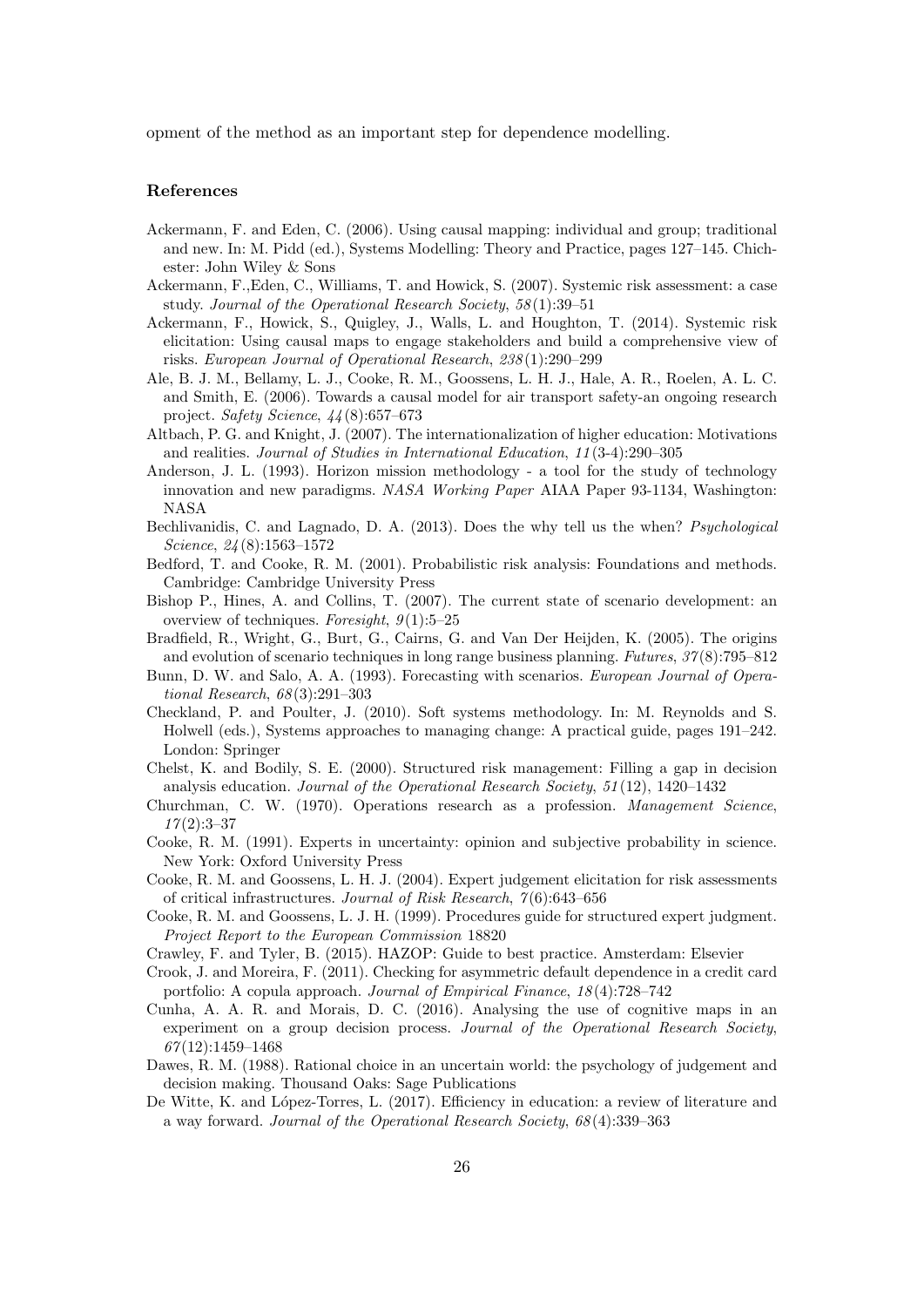- Dias, L., Morton, A. and Quigley, J. (2018). Elicitation: The Science and Art of Structuring Judgement, volume 261. Springer International Series in Operations Research and Management Science, Cham: Springer
- Ducot, G. and Lubben, G. J. (1980). A typology for scenarios. Futures, 12 (1):51–57
- Eden, C. and Ackermann, F. (1999). The role of GDSS in scenario development and strategy making. In: String Processing and Information Retrieval Symposium and International Workshop on Groupware, pages 234–242. IEEE
- EFSA (2014). Guidance on expert knowledge elicitation in food and feed safety risk assessment. Technical report: European Food and Safety Authority, (EFSA) Journal 12 (6)
- Einhorn, H. J. and Hogarth, R. M. (1986). Judging probable cause. Psychological Bulletin,  $99(1):3-19$
- Ericson, C. A. (2015). Hazard analysis techniques for system safety. Hoboken: John Wiley & Sons
- Franco, L. A. (2006). Forms of conversation and problem structuring methods: a conceptual development. Journal of the Operational Research Society, 57(7):813-821
- French, S. (1995). Uncertainty and imprecision: Modelling and analysis. Journal of the Operational Research Society, 46 (1):70–79
- French, S. (2015). Cynefin: uncertainty, small worlds and scenarios. Journal of the Operational Research Society, 66 (10):1635–1645
- French, S. and Rios Insua, D. (2000). Statistical Decision Theory. New York: Wiley
- Haimes, Y. Y. (2009). On the complex definition of risk: A systems-based approach. Risk Analysis, 29 (12):1647–1654
- Haimes, Y. Y. (2006). On the definition of vulnerabilities in measuring risks to infrastructures. Risk Analysis, 26 (2):293-296
- Hanea, A. M., McBride, M. F., Burgman, M. A., Wintle, B. C., Fidler, F., Flander, L., Twardy, C. R., Manning, B. and Mascaro, S. (2017). Investigate Discuss Estimate Aggregate for structured expert judgement. International Journal of Forecasting, 33 (1):267–279
- Hanea, A. M., Burgman, M. and Hemming, V. (2018). Idea for uncertainty quantification. In: L. C. Dias, A. Morton, and J. Quigley (eds.), Elicitation: The science and art of structuring judgement, volume 261, chapter 5, pages 95–117. Springer International Series in Operations Research and Management Science, Cham: Springer
- Hastie, R. and Dawes, R. M. (2001). Rational choice in an uncertain world: the psychology of judgement and decision making. Thousand Oaks: Sage Publications
- HEFCE (2001). Risk management: A guide to good practice for higher education institutions. Technical report: Higher Education Funding Council for England, UK
- HEFCE (2005). Risk management in higher education: A guide to good practice. Technical report: Higher Education Funding Council for England, UK
- Howard, R. A. (1989). Knowledge maps. Management Science, 35 (8):903–922
- Howard, R. A. and Matheson, J. E. (2005). Influence diagrams. Decision Analysis, 2 (3):127–143 Joe, H. (2014). Dependence modeling with copulas. New York: CRC
- Johnes, J. (2015). Operational research in education. European Journal of Operational Research, 243 (3):683–696
- Kahn, H. and Wiener, A. J. (1967). The Year 2000: A Framework for Speculation on the Next Thirty Three Years. New York: MacMillan
- Kahneman, D. and Frederick, S. (2002). Representativeness revisited: Attribute substitution in intuitive judgment. Heuristics and biases: The psychology of intuitive judgment, 49:49-81 Kaplan, S. (1997). The words of risk analysis. Risk Analysis,  $17(4):407-417$
- Kaplan, S. and Garrick, B. J. (1981). On the quantitative definition of risk. Risk Analysis,  $1(1):11-27$
- Kolmogorov, A. N. (1933). Grundbegriffe der Wahrscheinlichkeitsrechnung, Ergebnisse der Mathematik. Zurich: Springer
- Ladyman, J., Lambert, J. and Wiesner, K. (2013). What is a complex system? European Journal for Philosophy of Science, 3(1):33-67
- Lane, D. C. (2000). Diagramming conventions in system dynamics. Journal of the Operational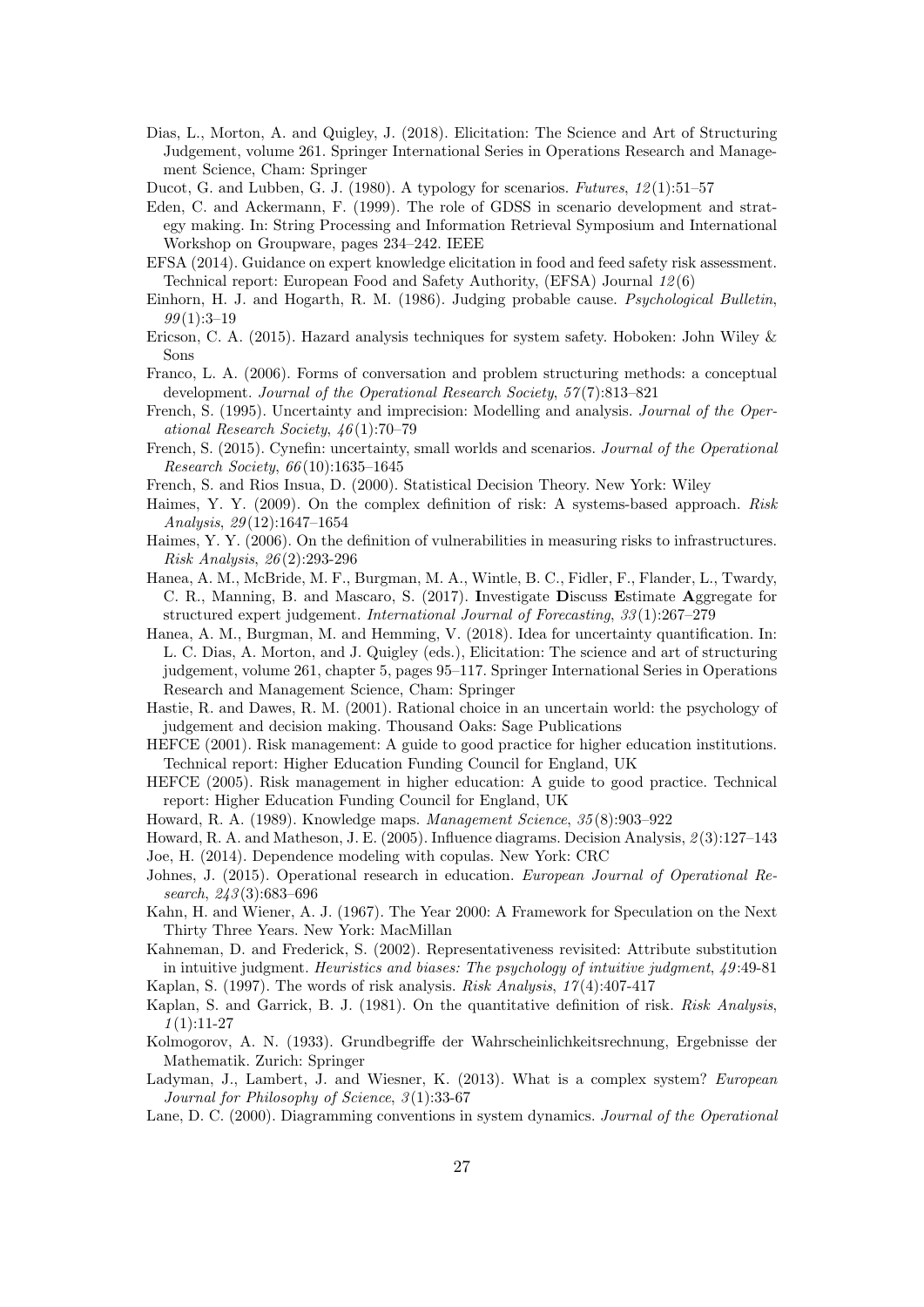Research Society, 51 (2):241-245

- Lowe, D., Martingale, L. and Yearworth, M. (2016). Guiding interventions in a multiorganisational context: combining the viable system model and hierarchical process modelling for use as a problem structuring method. Journal of the Operational Research Society,  $67(12):1481-1495$
- MacKenzie, D. and Spears, T. (2014). The formula that killed wall street: The Gaussian copula and modelling practices in investment banking. Social Studies of Science, 44 (3):393-417
- Mayston, D. J. (2003). Measuring and managing educational performance. Journal of the Operational Research Society, 54 (7):679-691
- McNeil, A. J., Frey, R. and Embrechts, P. (2015). Quantitative risk management: Concepts, techniques and tools. New Jersey: Princeton University Press
- Midgley, G. (1992). The sacred and profane in critical systems thinking. Systems Practice,  $5(1):5-16$
- Mingers, J. and Rosenhead, J. (2004). Problem structuring methods in action. European Journal of Operational Research, 152 (3):530-554
- Montibeller, G. and Belton, V. (2006). Causal maps and the evaluation of decision options a review. Journal of the Operational Research Society, 57(7):779-791
- Morecroft, J. (2010). System dynamics. In: M. Reynolds and S. Holwell (eds.), Systems approaches to managing change: A practical guide, pages 25-85. London: Springer
- O'Hagan, A., Buck, C. E., Daneshkhah, A., Eiser, J. R., Garthwaite, P. H., Jenkinson, D. J., Oakley, J. E. and Rakow, T. (2006). Uncertain judgements: eliciting experts' probabilities. Chichester: John Wiley & Sons
- Paté-Cornell, E. (2012). On 'black swans' and 'perfect storms': risk analysis and management when statistics are not enough. Risk Analysis, 32(11):1823-1833
- Pearl, J. (1988). Probabilistic reasoning in intelligent systems: networks of plausible inference. San Francisco: Morgan Kaufmann
- Phillips, L. D. (1984). A theory of requisite decision models. Acta Psychologica, 56(1):29-48
- Poplawska, J., Labib, A. and Reed, D. M. (2017). From vicious to virtuous circles: problem structuring for quantified decision making in operationalization of corporate social responsibility. Journal of the Operational Research Society, 68 (3):291-307
- Quigley, J., Colson, A., Aspinall, W. and Cooke, R. M. (2018). Elicitation in the classical model. In: L. C. Dias, A. Morton, and J. Quigley (eds.), Elicitation: The science and art of structuring judgement, volume 261, chapter 2, pages 15-36. Springer International Series in Operations Research and Management Science, Cham: Springer
- Raiffa, H. (2002). Decision analysis: a personal account of how it got started and evolved. Operations Research,  $50(1):179-185$
- Renn, O., Burns, W. J., Kasperson, J. X., Kasperson, R. E. and Slovic, P. (1992). The social amplification of risk: Theoretical foundations and empirical applications. Journal of Social Issues, 48 (4): 137-160
- Rosenhead, J. (2006). Past, present and future of problem structuring methods. Journal of the Operational Research Society, 57 (7):759-765
- Rowe, G. and Wright, G. (2001). Expert opinions in forecasting: the role of the delphi technique. In: Principles of forecasting, pages 125-144. London: Springer
- Salmon, F. (2009). The formula that killed wall street. Wired, 3:16-20
- Savage, L. J. (1954). The foundations of statistics. New York: Wiley
- Shachter, R. D. (1988). Probabilistic inference and in uence diagrams. Operations Research, 36 (4):589-604
- Sloman, S., Barbey, A. K. and Hotaling, J. M. (2009). A causal model theory of the meaning of cause, enable, and prevent. Cognitive Science, 33 (1):21-50
- Stamatis, D. H. (2003). Failure mode and effect analysis: FMEA from theory to execution. Milwaukee: ASQ Quality Press
- Stewart, T. J., French, S. and Rios, J. (2013). Integrating multicriteria decision analysis and scenario planning - review and extension. Omega,  $\mu$ 1(4):679-688
- Suppes, P. (1970). A probabilistic theory of causality. Amsterdam: North-Holland Publishing